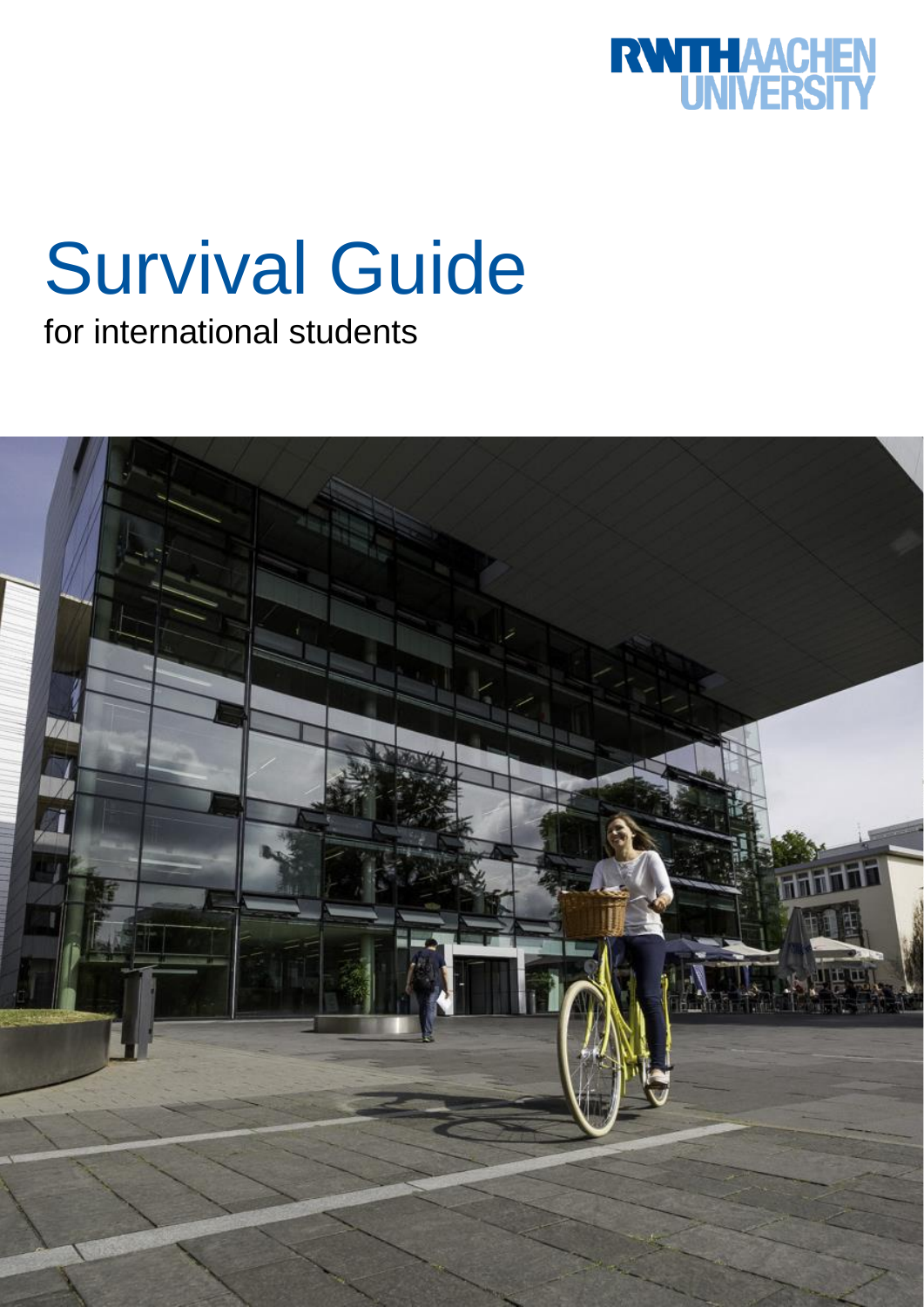# **Inhalt**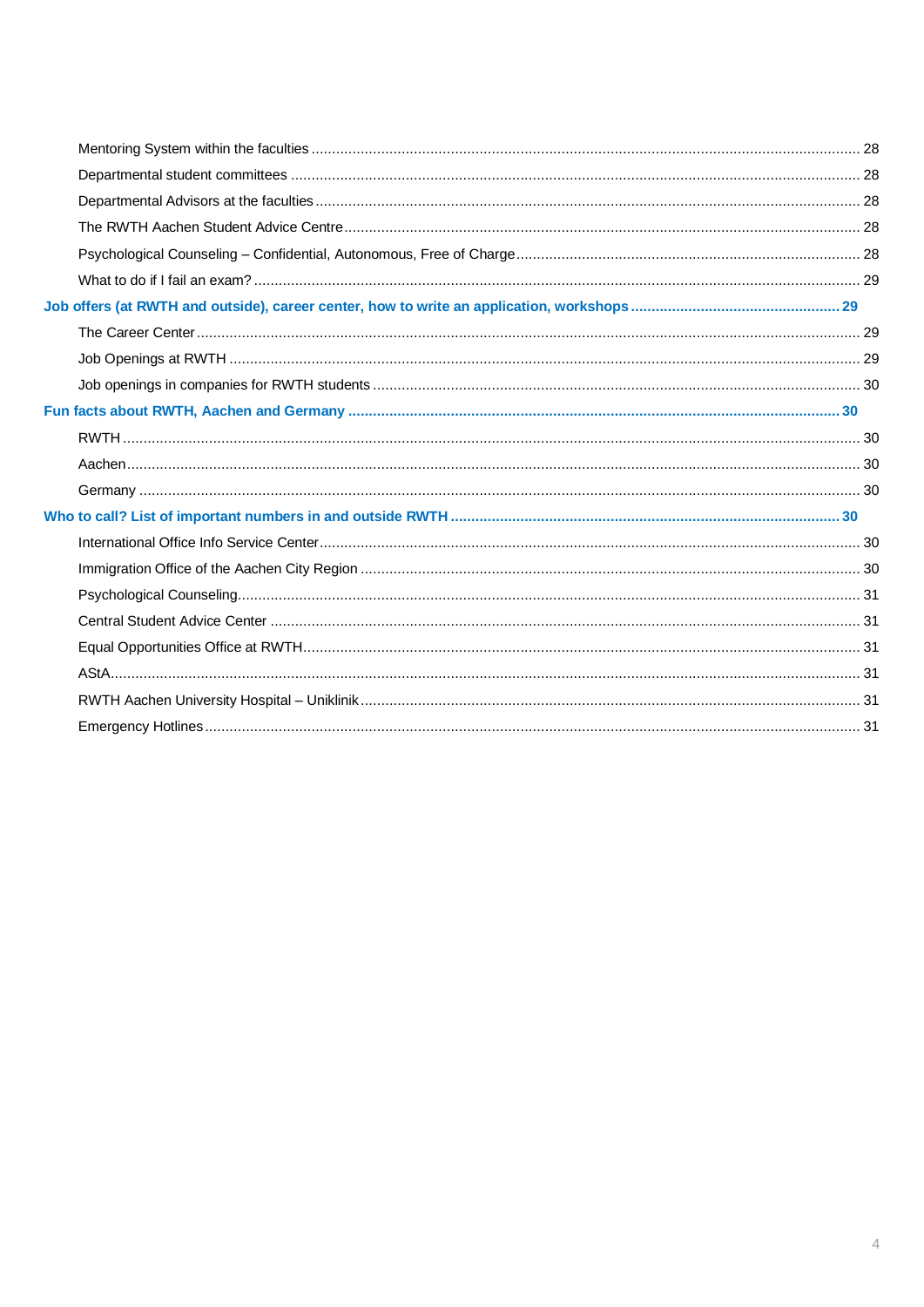# <span id="page-4-0"></span>Introduction to your Survival Guide

Dear international applicants and (future) international students of RWTH Aachen University,

We have created this Guide for you to provide you with a list of chronological steps towards integrating in Aachen at RWTH Aachen University.

We are very happy you have chosen RWTH Aachen University! We are pleased to be along your side whenever you have any questions or need help. We try to improve our services every single day by learning from our international students so we can get better in helping them organize their stay, make the best out of it and feel home.

We are aware of the fact that some of you might experience a culture shock in Germany. And this is a necessary step into understanding Germany and its people. We are here to help you on your way of turning that culture shock into the most enriching and exciting experience you have ever had!

This guide provides you with some useful information on the process of applying at RWTH Aachen, useful tips and information for and after your arrival, and finally some tips from us, International Office workers as well as our international student assistants.

This way we, the Info Service Center of the International Office, would like to express our special thank you to the whole International Office Team for their support and helpful advice throughout this project.

Welcome to RWTH Aachen!

Team Info Service Center of the International Office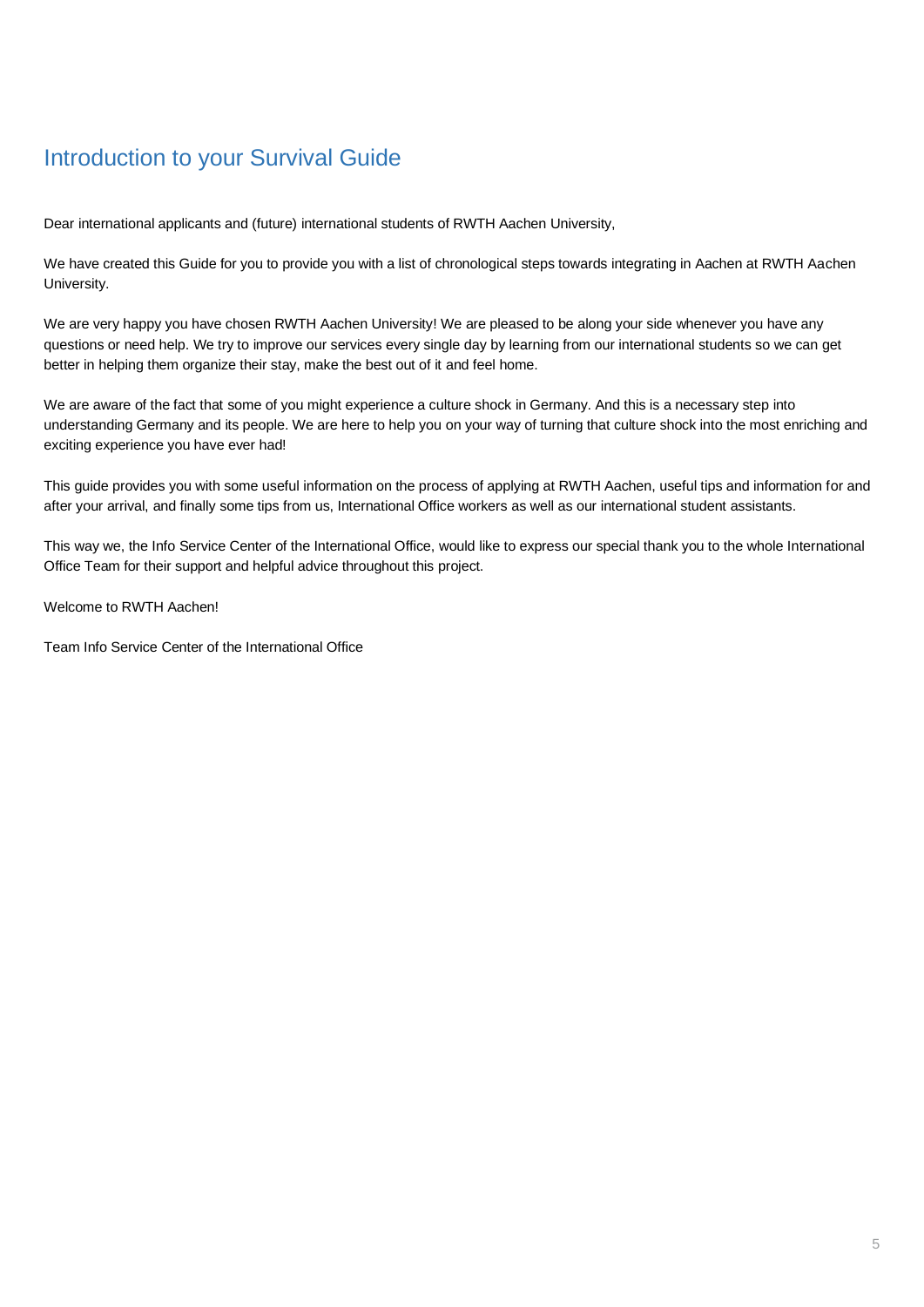

# <span id="page-5-0"></span>Choosing your course of study, application

- [Courses of study](about:blank)
- [Application and deadlines](about:blank)
- [Relevant information for internationals](about:blank)

# <span id="page-5-1"></span>What is a German University Entrance Qualification?

If you want to study at a German university, you will need a "Hochschulzugangsberechtigung" – or "university entrance qualification". This is a school-leaving certificate which qualifies you for university study. If your secondary-school certificate is deemed insufficient for study in Germany, you will have to attend a foundation course ("Studienkolleg") before you are allowed to enroll.

The first thing to do is to find out whether your university entrance qualification is recognized in Germany. The [DAAD entrance](https://www2.daad.de/deutschland/nach-deutschland/voraussetzungen/en/57293-daad-database-on-admission-requirements/)  [qualification database](https://www2.daad.de/deutschland/nach-deutschland/voraussetzungen/en/57293-daad-database-on-admission-requirements/) can help you with this. Simply enter the country where you attained your secondary school-leaving certificate.

You will then learn whether your certificate is:

- recognized as qualification for general university admission
- recognized only for subject-restricted university admission (i.e. for study in a limited subject area)
- recognized only in combination with one or two years of successful university study in your home country
- not recognized as university entrance qualification

If you come from an EU country or Iceland, Liechtenstein, Norway or Switzerland, and your school-leaving certificate is recognised in that country, it is often recognized in Germany, as well. This also applies if you received the so-called "Abitur" from one of more than 140 German Schools abroad.

Source: [https://www.study-in-germany.de/en/plan-your-studies/requirements/university-entrance-qualification\\_27788.php](https://www.study-in-germany.de/en/plan-your-studies/requirements/university-entrance-qualification_27788.php)



# Who is the right contact person for your application process?

Insider Tip: Never send original documents per post or hand them in.

- [Info Service Center:](http://www.rwth-aachen.de/cms/root/Die-RWTH/Einrichtungen/Verwaltung/Dezernate/Internationale-Hochschulbeziehungen/Abteilung-2-2-Betreuung/~rdc/Info-Service-Center-International-Offi/) If you are not sure where to ask or you have general questions about the university or life in Aachen, the Info Service Center can help you and point you in the right direction. Contact[: international@rwth-aachen.de,](mailto:international@rwth-aachen.de) +492418090660
- [International Admissions Office:](http://www.rwth-aachen.de/cms/root/Die-RWTH/Einrichtungen/Verwaltung/Dezernate/Internationale-Hochschulbeziehungen/~rcx/Abteilung-2-1-Zugang-und-Soziales/) Questions about application requirements and changes, [language certificates](http://www.rwth-aachen.de/cms/root/Studium/Vor-dem-Studium/Zugangsvoraussetzungen/~zwyn/Sprachkenntnisse/?lidx=1) and equivalences of high school degrees, grades and other university degrees.
	- Contact[: int-zugang@rwth-aachen.de,](mailto:int-zugang@rwth-aachen.de) +492418090674
- [Welcome Center:](http://www.rwth-aachen.de/cms/root/Forschung/Angebote-fuer-Forschende/Die-RWTH-heisst-Sie-willkommen/~opt/Welcome-Center-fuer-Internationale-Forsc/) If you are a PhD student or an international researcher, the Welcome Center is your department. Contact[: welcome@rwth-aachen.de,](mailto:welcome@rwth-aachen.de) +492418090679
- [Registrar´s Office:](http://www.rwth-aachen.de/cms/root/Die-RWTH/Einrichtungen/Verwaltung/Dezernate/Akademische-und-studentische-Angelegenhe/Abteilung-1-2-Studentische-Angelegenhe/~ciss/Studierendensekretariat/?allou=1) If you have a German citizenship or you are married to a person with a German citizenship, the registrar's office is in charge of your application process.

Contact[: StudSek@zhv.rwth-aachen.de,](mailto:StudSek@zhv.rwth-aachen.de) +492418094214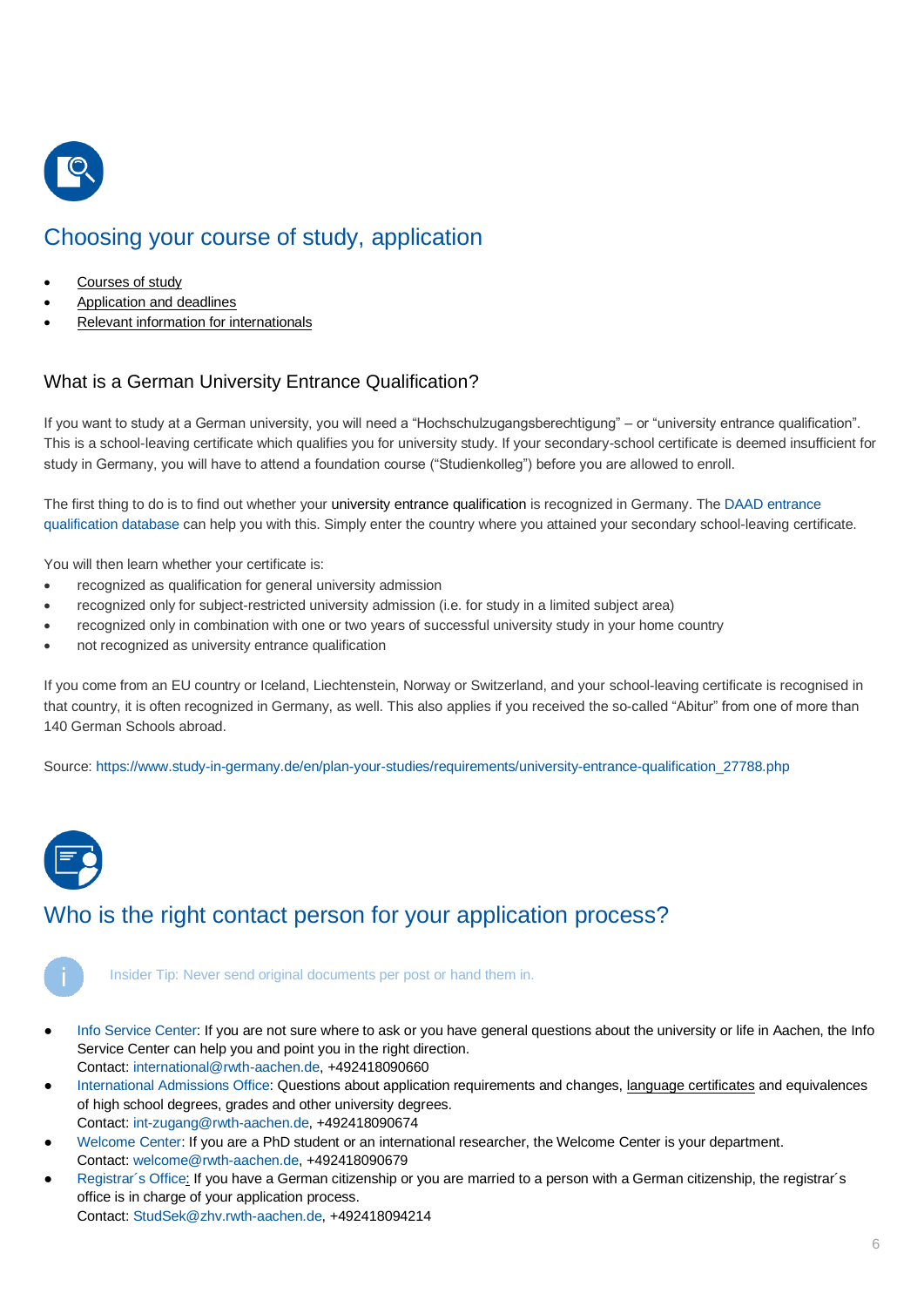- [Immigration Office:](https://www.staedteregion-aachen.de/en/navigation/staedteregion-aachen/) Questions about entry visa and residence permit are answered by the Immigration Office or "Ausländeramt". Contact: info.auslaendische.studenten@staedteregion-aachen.de
- [Departmental Advisors:](http://www.rwth-aachen.de/cms/root/Studium/Beratung-Hilfe/~tmy/Fachstudienberatungen/?lidx=1) Departmental advising provides you with information about study program content, individual adjustments to the course of study layout, examination regulations, and partially about recognition of exam performance from other subjects and placement in higher core semesters.

Contact: the departmental advisors are sorted so that you can find your contact person quickly. You will find the lis[t here.](https://www.rwth-aachen.de/cms/root/Studium/Beratung-Hilfe/~tmy/Fachstudienberatungen/?lidx=1)



# <span id="page-6-0"></span>German student visa

European Union citizens (including citizens of Norway, Switzerland, Iceland and Liechtenstein) do not need a visa. [Here you will find an overview of visa requirements/](https://www.auswaertiges-amt.de/en/einreiseundaufenthalt/-/231148) exemptions for entry into Germany.

[Here](https://www.auswaertiges-amt.de/de/service/fragenkatalog-node/-/606772?openAccordionId=item-606774-3-panel) you will find a FAQ website with the most important questions regarding visa requirements (available in German language only).

If you have to apply for a **student visa for Germany**, you should apply for it via the local German embassy or consulate in your home country. The costs may vary but generally a visa costs about 80 EUR. Citizens of Australia, Israel, Canada, New Zealand, South Korea, United States of America, Andorra, Brasil, El Salvador, Honduras, Monaco and San Marino can pick up their visa after their arrival in Germany (so called visa-free travel to Germany for study purposes). For this you will have to register in the local Immigration Office ("Ausländeramt") directly after your arrival.

What is the difference between a Student Visa and a Residence Permit?

The student visa has to be applied for in your home country (embassy). When you arrive to Germany, it will be changed into residence permit, in your case for student purposes – the responsible office for this the Immigration Office ("Ausländeramt").

How to get a German Student Visa or / and Residence Permit:

| <b>Student Visa</b>                                                                                                                                                                                                                                                                                                                                                                                                                                                                                                                                                                                                                                                    | <b>Residence Permit</b>                                                                                                                                                                                                                                                                                                                                                                                                                                                              |
|------------------------------------------------------------------------------------------------------------------------------------------------------------------------------------------------------------------------------------------------------------------------------------------------------------------------------------------------------------------------------------------------------------------------------------------------------------------------------------------------------------------------------------------------------------------------------------------------------------------------------------------------------------------------|--------------------------------------------------------------------------------------------------------------------------------------------------------------------------------------------------------------------------------------------------------------------------------------------------------------------------------------------------------------------------------------------------------------------------------------------------------------------------------------|
| Completed application form<br>Valid passport<br>Two photographs<br>$\bullet$<br>Letter showing you have been accepted by a German<br>$\bullet$<br>university<br>Transcript of academic record<br>$\bullet$<br>Certificate of German language proficiency or proof that you<br>$\bullet$<br>intend on attending a language course in Germany (if studying<br>in German)<br>Proof that you have sufficient funds to support yourself while<br>$\bullet$<br>living in Germany (€8,700 per year, which is roughly<br>$-US$10,250$<br>Certificate showing you've purchased health insurance<br>$\bullet$<br>Declaration of authenticity of documents submitted<br>$\bullet$ | Proof of valid private or public health insurance<br>Certificate of enrolment from your university<br>Proof of sufficient finances<br>Valid passport<br>Current visa, if you have one<br>Certificate of health (if applicable)<br>Your tenancy agreement (if applicable)<br>Biometric passport photos (if applicable)<br>Residence permit fee (check the current rate<br>$\bullet$<br>beforehand to make sure you bring enough money)<br>Perhaps also: Proof of Language Proficiency |
|                                                                                                                                                                                                                                                                                                                                                                                                                                                                                                                                                                                                                                                                        | This residence permit is normally valid for two years<br>(not always), and, if needed, should be renewed<br>before it expires. Residence permits initially cost €100<br>$(\sim USS120)$ with a fee of up to $\in$ 96 ( $\sim$ US\$115) for each<br>extension.                                                                                                                                                                                                                        |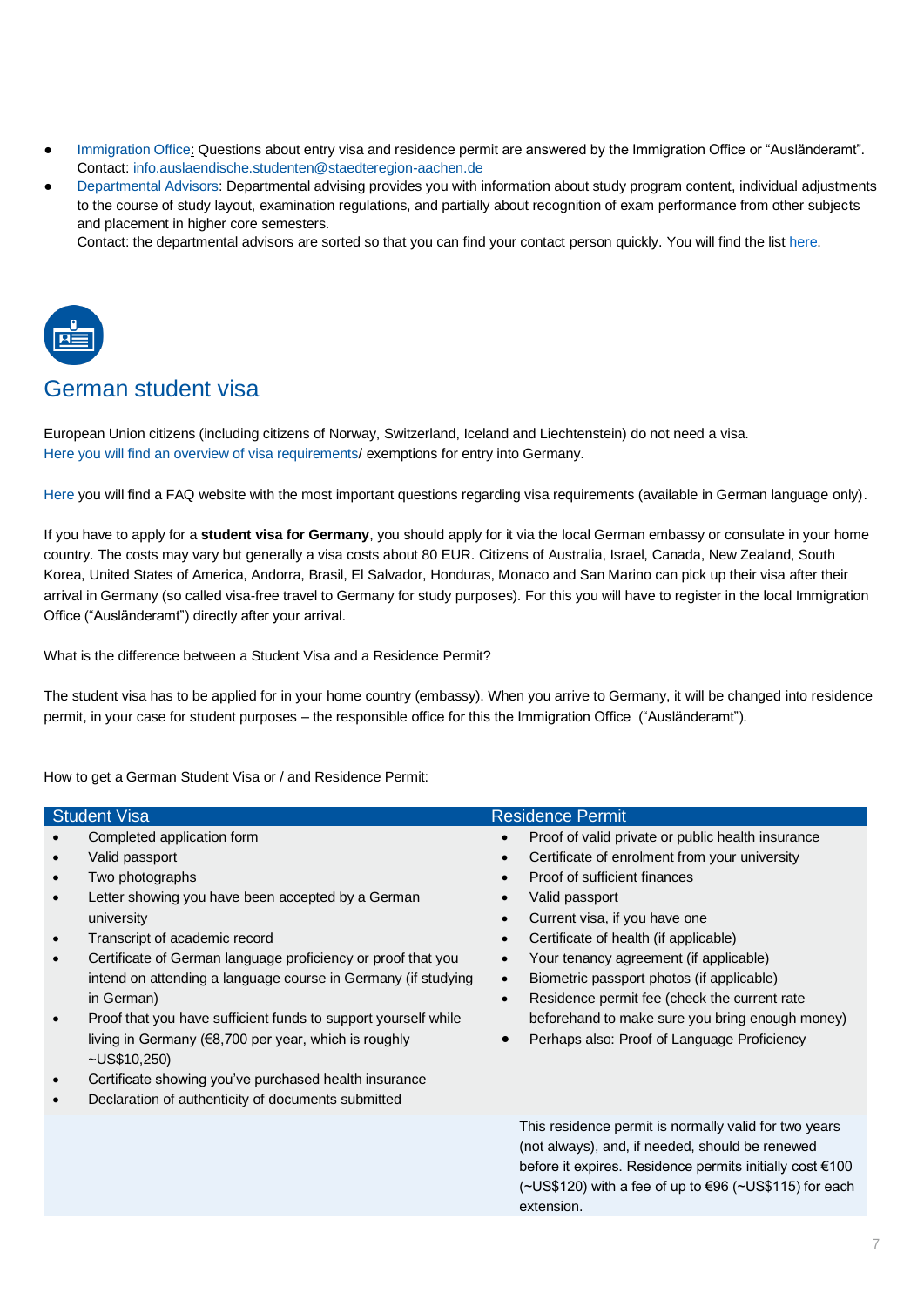# Preparing your stay in Germany

# <span id="page-7-1"></span><span id="page-7-0"></span>[Housing Department](http://www.rwth-aachen.de/go/id/goxt/lidx/1)

Our housing department recommends you start searching for a place to live two to three months prior to starting your classes, as Aachen welcomes nearly 8000 new students every year. **Contact:** [housing@rwth-aachen.de](mailto:housing@rwth-aachen.de)

# <span id="page-7-2"></span>[BeBuddy Program](http://www.rwth-aachen.de/cms/root/Studium/Im-Studium/Engagement-Freizeit/~bpei/BeBuddy/)

"BeBuddy" is an informal mentoring program initiated by the International Office of RWTH Aachen University which aims to enable newly enrolled international students to adjust to university life and living in a new city, and to meet, mix with, and learn from other RWTH students. Thus the International Office is intent on matching up each international student with an experienced RWTH student – if possible from the same faculty – who is to provide support and general information. **Contact**: dominika.dudzik@zhv.rwth-aachen.de

<span id="page-7-3"></span>Blocked bank account

- The blocked bank account is a special type of bank account that helps you provide proof of your financial resources when applying for a German student visa.
- You can choose the bank.
- It has to fulfill this requirement: there should be enough credit to cover all your expenses during your stay in Germany.
- The rates are based in the rates for German students and they were increased to an annual credit of 10.236,00 euros. This applies for all visa applications submitted from 1 September 2019. This means that you can withdraw an amount of 853 euros per month from your bank account each month. For larger sums, you will have to contact the [Federal Foreign Office](https://www.auswaertiges-amt.de/en/einreiseundaufenthalt/02-lernen-und-arbeiten/sperrkonto-seite) and your bank.

# <span id="page-7-4"></span>Don't forget your important documents

In Germany, certain documents are very important to keep safe, since it is often times hard to acquire them new and identical ones in order to verify certain information from you. These documents include:

- **Certificates**
- Birth certificate, Marriage certificate
- Citizenship proof
- Passport, Personal-ID
- Driver's license
- Contracts, Power of Attorney
- **Insurance**
- Savings account number
- Bank details (account number etc.)
- Important phone numbers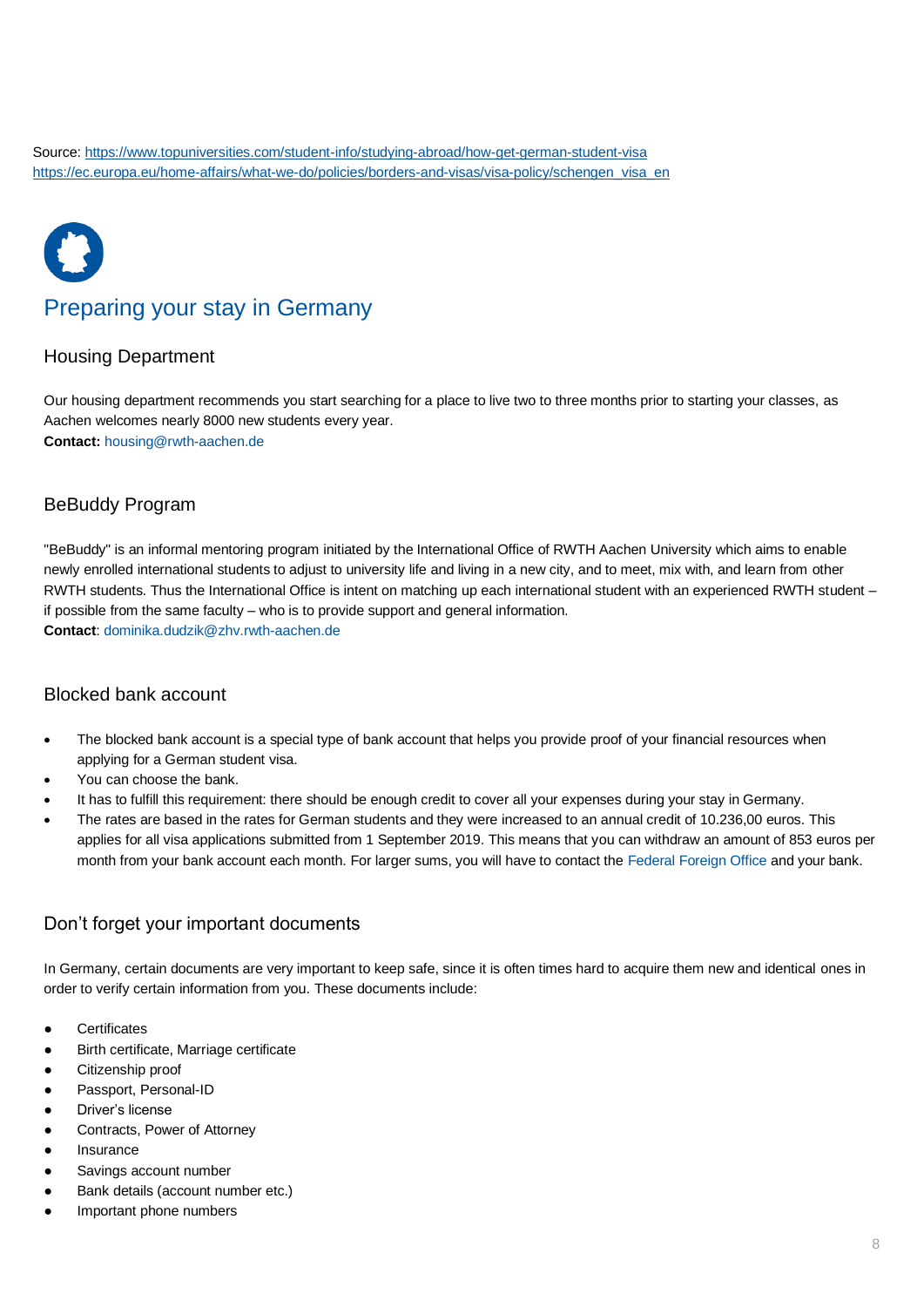- Contact details of doctors
- **Drug prescriptions**
- Allergies, vaccinations

Especially doctors' orders and prescriptions should be in the kept safe, so in an emergency relatives, friends or ambulance service have the information about your condition.

Please note that it is required to get the copies of your documents authorized in order for them to be valid. The International Office does not provide translation services, therefore, in case you need some of these documents, you will have to either translate them in your home country prior to arrival or in any language center in Germany which also offers translation services.



# <span id="page-8-0"></span>Practical Advice

## <span id="page-8-1"></span>Weather conditions in Aachen

Overall, Aachen is a year-round destination with warm summers and relatively mild winters. Rain falls irregularly throughout the whole year and the weather could be very changeable. Aachen has four seasons: spring, summer, autumn and winter – you should consider that when you pack your clothes. It is possible that you wake up to bright sunshine, but it suddenly starts raining and gets colder during the day, or vice versa. The average temperature in summer is around 23 degrees Celsius and in winter around 0-5 degrees Celsius. However, in summer the temperature often rises to over 30 degrees and in winter it can drop to -10 degrees.

# <span id="page-8-2"></span>Suitable clothes to pack

In case you come in summer, you should pack your summer clothes but be sure to bring a sweater or two and a jacket because of the changeable weather.

In case you are arriving in winter, make sure to bring warm clothes including water-proof shoes, gloves, and a scarf. The trains are airconditioned, but it can always happen that you must wait outside for a longer time (at the train or bus station). Generally, you can buy clothes very easily in Germany – there are all kinds of shops – cheaper ones and very expensive ones - in the city center, as well as online. See page 17.

# <span id="page-8-3"></span>Power sockets and electricity

For Germany there are two associated plug types, types C and F. Plug type C is the plug which has two round pins and plug type F is the plug which has two round pins with two earth clips on the side. Germany operates on a 230V supply voltage and 50Hz. In order to be on the safe side and be able to charge your phone or laptop when you arrive, it might be a good idea to take a universal plug adapter with you.



# <span id="page-8-4"></span>Travelling to Aachen

Aachen is in the center of Europe so there are a lot of airports available to flight to from your home country. You can find more information on our website [Getting to Germany](https://www.rwth-aachen.de/go/id/bppk/lidx/1) by plane.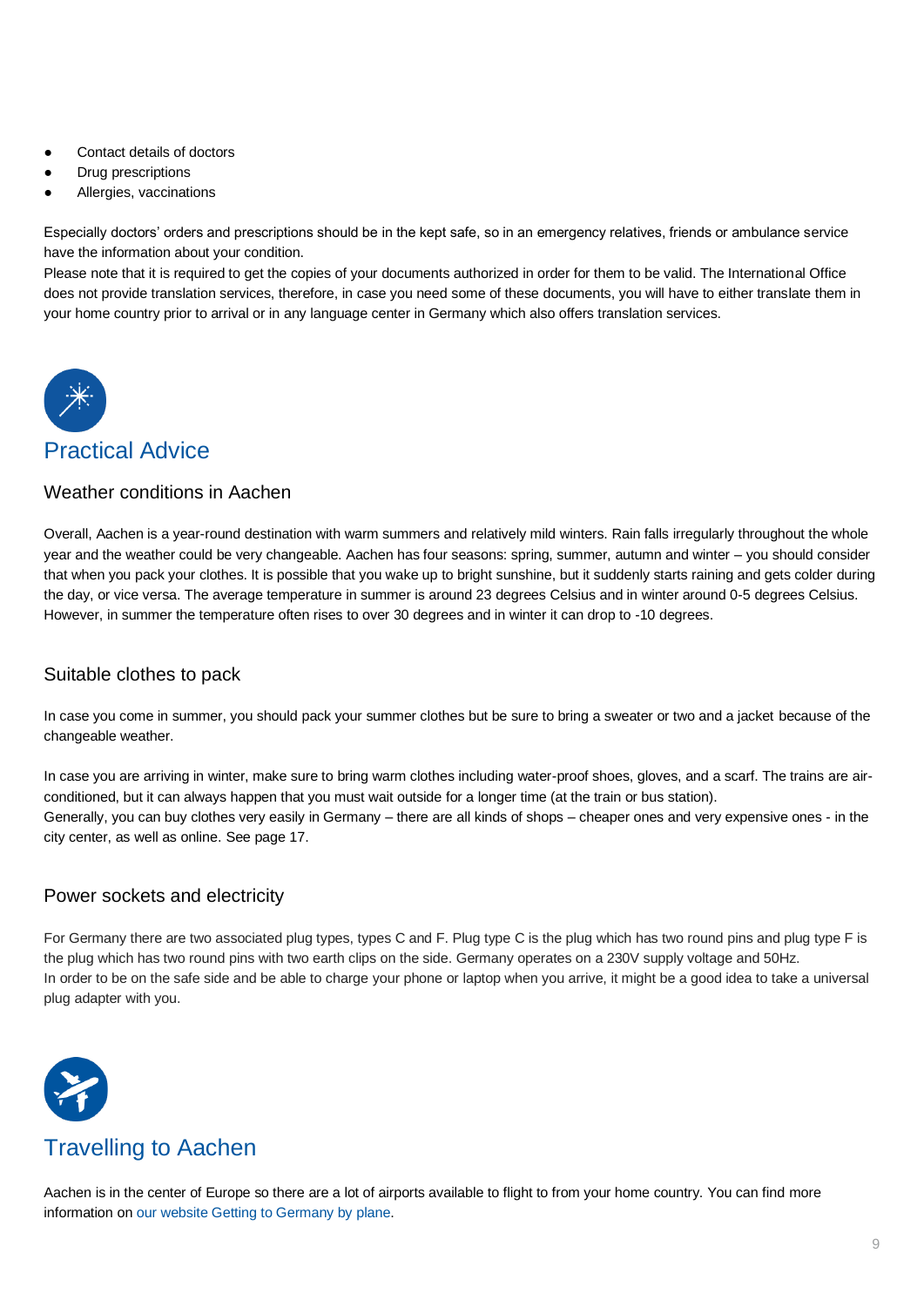When you arrive at the airport the two best options you have to get to Aachen are:

- Take a train
- Take a long-distance bus

Travelling by taxi is also an option. However, we would not recommend taking a taxi from the airport to Aachen as it might be very expensive.

# <span id="page-9-0"></span>Taking a train from the airport to Aachen

Probably the best option to travel to Aachen from the airport is taking a train, as you will not have to pay additional tickets for your luggage[. On this website](https://www.rwth-aachen.de/cms/root/Die-RWTH/Mobilitaet/~jgtm/Erreichbarkeit/lidx/1/) you can find more useful information. Aachen has three train stations:

- Aachen Rothe Erde
- Aachen Hauptbahnhof (Central Station)
- Aachen West

You can check where your accommodation is and see which train station is the nearest to your future home. On the day of your arrival you will most probably not have your semesterticket yet, as the bus company ASEAG sends the tickets per post to your new German address. In this case, you will have to purchase the whole price of your ticket.

On the website of the [Deutsche Bahn \(German railways\)](https://www.bahn.de/p/view/index.shtml) or on their app you can see the train connections and follow the train schedule live – the website and the app will tell you whether the train is late.

When you reach the airport (in case it is a German airport) usually there is also a train station in it. Follow the train signs (DB) until you reach the rails. On the way you should find big red machines with the DB sign, where you can get your ticket – at these machines you can pay either by card or cash.



Insider Tip: You can directly buy a flight ticket which includes a train ticket, so you do not have to stress yourself looking for a machine or buying the ticket online. Insider Tip: You can buy your ticket easily online as well. There are offers on th[e website of Deutsche Bahn:](https://www.bahn.de/p/view/index.shtml) click on the **Sparpreis-Finder** on the homepage. This way you can find your tickets at a much cheaper price – here it is similar to

purchasing flight tickets – the sooner you look, the cheaper the tickets.

There is also a company called Flixbus which provides long-distance bus lines, as well as trains called [Flixtrain.](https://www.flixtrain.de/) You can check them as well and compare the prices and the availability.

For more information on travelling options see page 22.

# <span id="page-9-1"></span>Taking a long-distance bus from the airport

Long-distance buses can be an option if you want to travel in the cheapest possible way. However, they might be somewhat uncomfortable as you will have to pay extra tickets for your luggage and the journey usually takes more time than by train. Here are some examples of long-distance bus companies: [Flixbus,](https://www.flixbus.de/) [Eurolines.](https://www.eurolines.de/de/startseite/)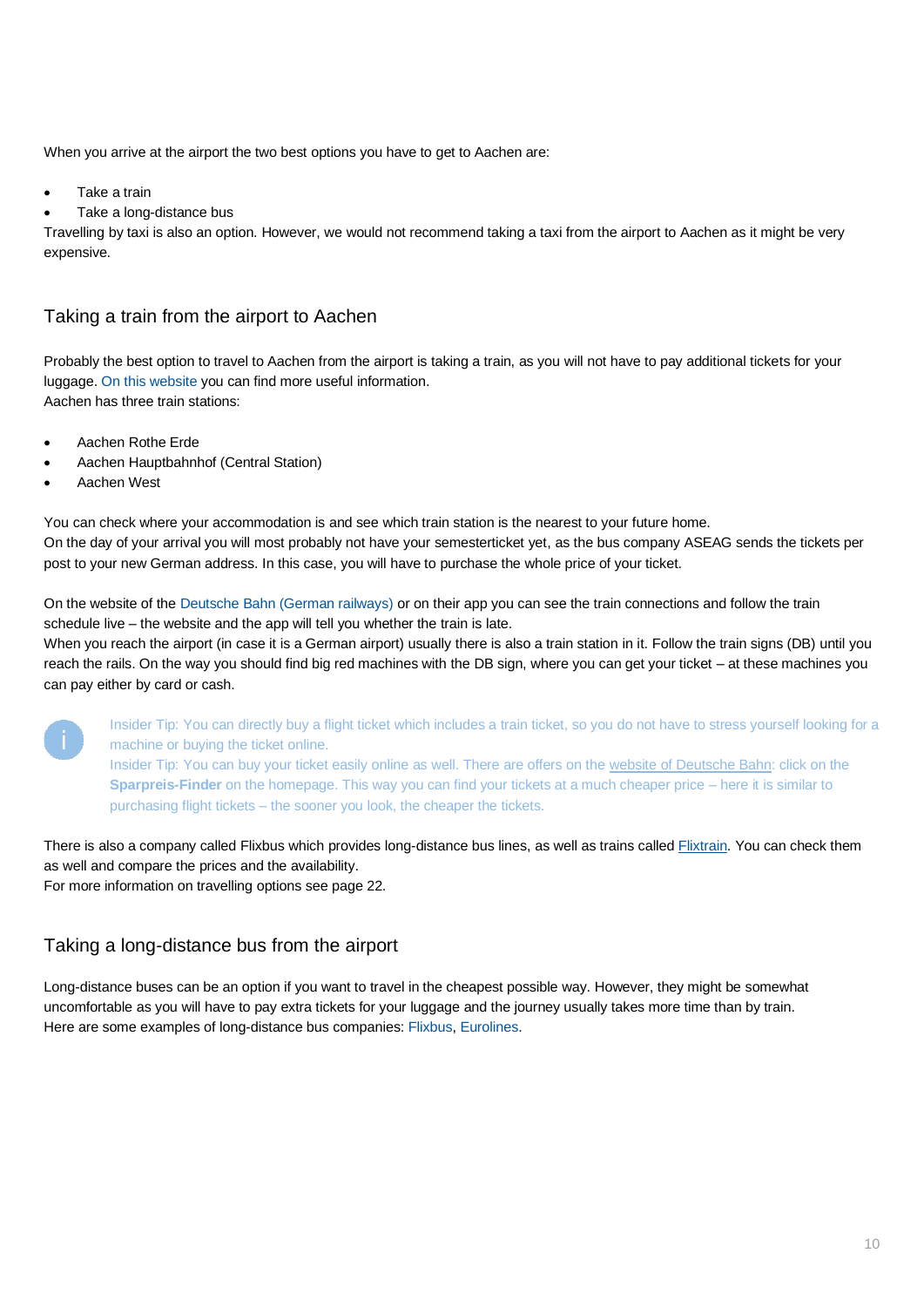

# <span id="page-10-0"></span>Arriving to Aachen



# <span id="page-10-1"></span>Public Transport

You can go to your destination by public transport – in Aachen these are buses of the ASEAG company. More information is available on the web pages of [ASEAG.](https://www.aseag.de/no_cache/de/tickets/einzel-tickets/fahrrad-ticket/?sword_list%5B0%5D=fahrrad) To keep track of buses, you can use the [ASEAG App,](https://www.aseag.de/fahrplan/aseag-mobil/) as it shows you the accurate times for each bus.

## <span id="page-10-2"></span>Taxi

You can travel by taxi – usually at the train station there are taxis waiting. You can also call a taxi, some of the taxi companies are for example: Minicar AC (+49 241 900700) Taxe City Falke (+49 241 33311)

Öchen Wagen (+49 241 91993399)

You can also download an app where you can order a taxi online, e.g. Free Now (mytaxi). This way you can pay directly online, e.g. with PayPal.

The company Uber and its app are not available in most places in Germany, including Aachen.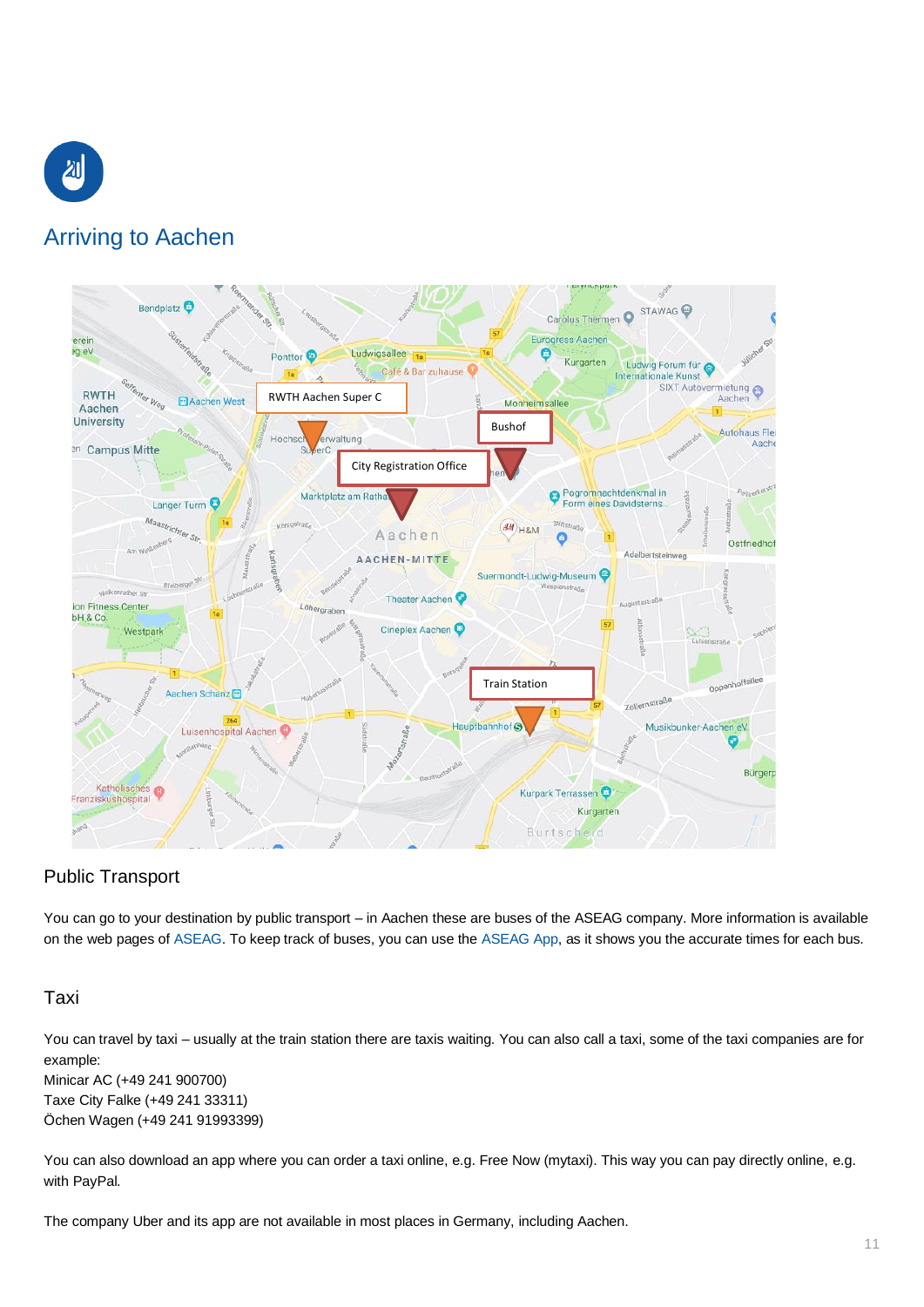

# <span id="page-11-0"></span>Health Insurance, register in the city of Aachen

## [City council](https://www.staedteregion-aachen.de/en/navigation/staedteregion-aachen/)

As an international student you have to register your new address at the city council. This has to be done as soon as possible, at the latest 4 weeks after arrival. You can make an [appointment online](https://serviceportal.aachen.de/terminvereinbarung-online) without having to wait in the queue.

You can find more information about registering in the city of Aachen [here.](https://serviceportal.aachen.de/suche/-/egov-bis-search/service/4599) On this website (on the right side) you can find all the forms which you need for the registration.

The documents, which you need, are:

- Wohnungsgeberbescheinigung (confirmation of renting an apartment: needs to be filled out by your landlord)
- Passport or ID

#### **Contact**: [buergeramt@mail.aachen.de](mailto:buergeramt@mail.aachen.de)



# <span id="page-11-1"></span>**Enrolment**

If you are an incoming Erasmus or exchange student, you can complete the enrollment online.

If you are a Degree student here (you are doing your whole Bachelor or Master Degree here) please check our [current requirements](https://www.rwth-aachen.de/go/id/dspw) to find out whether you have to be physically present at the university to complete the enrollment process or you can complete it online only. You will also have to bring all the original documents that you uploaded, the Language Certificate and proof of your identity such as a passport or ID as well as your health insurance proof.



<span id="page-11-2"></span>Since attending the online Welcome Weeks events is compulsory, please make sure to register for the respective online offers and be on time for the different events. Participating in the online meetings with many advisors from the University and related institutions will guide you through your first steps in Aachen and help you manage your academic, personal and social transition to the University. Quick integration is the key to both your well-being and the future success in your studies. For this reason, we specifically offer a program adapted to your needs.

We hope you'll enjoy unforgettable Online Welcome Weeks!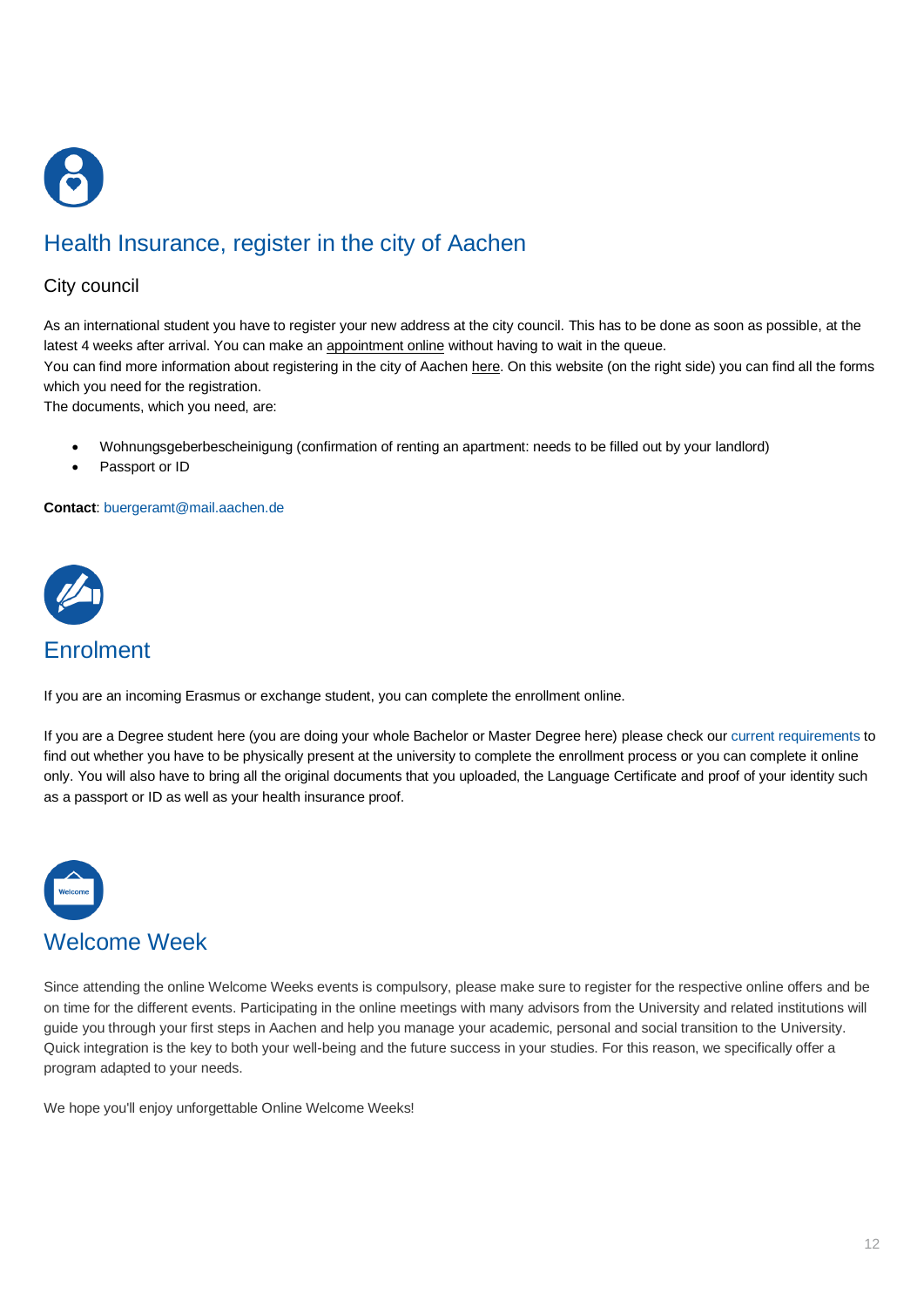# Online Welcome Weeks Highlights

- Official welcome event with the International Office
- Presentations and advice sessions offered by the Admissions Office, the Immigrations Office, the IT ServiceDesk and many more!
- Meet the Career Center, University Sports Center, RWTH Language Center, Student Advice Center and many more central services at the virtual Freshers' Fair.
- Meet many international student associations at the Global Village and get in touch with your faculty advisor and faculty student council during the Faculty Fair.
- Take part in an online or on-site [Campus or Library Tour.](https://www.rwth-aachen.de/go/id/edof/lidx/1)
- Get prepared for life in Germany thanks to our online intercultural modules and the Talk Show: How to survive in Germany
- Participate in various workouts from the comfort of your home during our Sports Event
- Make friends during our virtual social events such as Movie Night, Quiz Night, Karaoke, living room concerts and much more!

Get impressions from [past Welcome Weeks](https://www.rwth-aachen.de/go/id/cjocf/lidx/1) and do not forget to check out the [detailed online program](https://www.rwth-aachen.de/go/id/ialgy/lidx/1) for our upcoming Online Welcome Weeks.

Stay tuned the entire time by liking our [Facebook Page](https://www.facebook.com/IO.ISC/) and following us on [Instagram.](https://www.instagram.com/rwthinternationaloffice/) You will have a chance to win surprise gift bags and RWTH Merchandise. Remember to share your Welcome Weeks experience using #RWTHWelcomeWeek! If you are unable to attend the Welcome Weeks events, please take a look at our [Latecomer subpage.](https://www.rwth-aachen.de/go/id/cjnql/lidx/1) All recorded online sessions and presentations will be posted on this page.

If you are a Degree student here you may also be interested in the [First-Year Orientation Week \(Erstiwoche\),](https://www.rwth-aachen.de/cms/root/Studium/Im-Studium/Studieneingangsphase/~vcn/Erstsemestereinfuehrung/?lidx=1) the introduction week for all the regular students at the RWTH Aachen University, which takes place a week after the Welcome Week.

# Health Insurance proof

Health insurance in Germany is obligatory, hence, a proof of valid health insurance is mandatory in order to enrol at RWTH Aachen. You can either get German health insurance or, if you are completely insured in your home country, you can have a German health insurance company confirm that you are exempt from German health insurance.

In both cases you must contact a public health insurance company before the enrolment. You can find additional detailed information on our [webpages](https://www.rwth-aachen.de/cms/root/Studium/Im-Studium/Internationales/~inno/FAQ/?lidx=1) (Question: Do I need a German health insurance?).

For further questions about enrollment, please contact our Admissions Office: +49 241 80 90674 or [int-zugang@rwth-aachen.de.](mailto:int-zugang@rwth-aachen.de) In both cases, we highly recommend you plan your trip in order to be able to attend the Welcome Week. The Welcome Week is an essential part of your experience in Germany at the RWTH, as it shows you not only how does the university functions, but also how to have fun like a German student (and yes, German people actually have fun!). It usually takes place the last week of September.



# <span id="page-12-0"></span>Open a bank account, manage your finances

Depending of your citizenship (if you are European or not), you might have to open a blocked bank account (to provide financial proof to the immigration´s office, in case of a visum or student permit) or a normal bank account. German banks often offer special accounts for students, usually free or at a reduced price. After you open your bank account you will

receive your PIN code and a bank card which you will have to sign on the back.



Insider Tip: in case you want to pay somewhere by a credit card or a debit card, first look at the door of the shop / restaurant. Usually (but not always) there are stickers of the card types which are accepted. Therefore, you should ask if your card type is accepted. It is not always possible to pay by (credit) card everywhere due to high taxes, so check this before you buy something.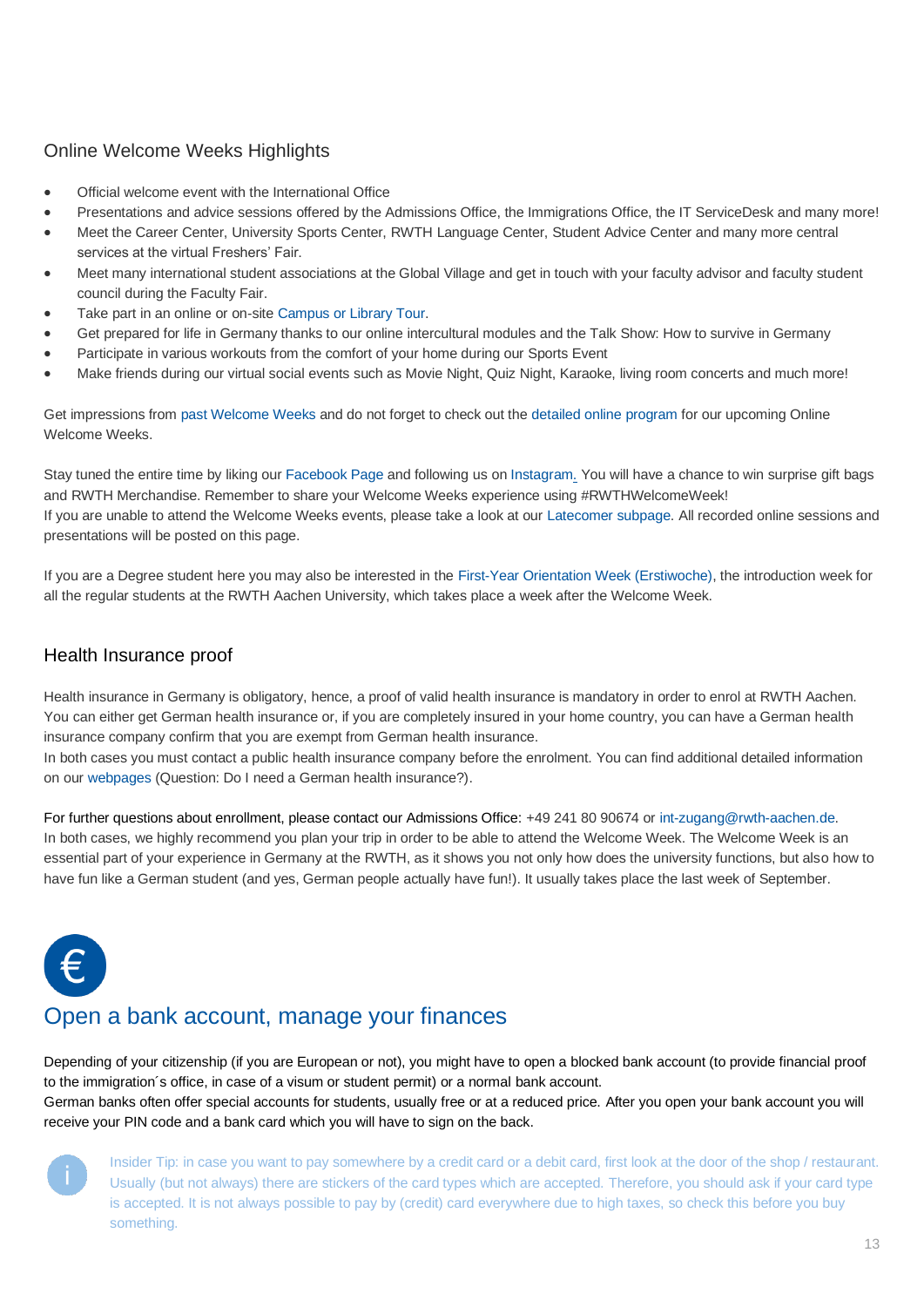

<span id="page-13-0"></span>In Germany it is necessary to have a health insurance. (See page 11).

# <span id="page-13-1"></span>**Pharmacies**

Pharmacies around Aachen have different opening hours. Each weekend there are different pharmacies which are open for urgent cases. You can find the Opening hours of pharmacies in Aache[n here.](https://www.nochoffen.de/categories/apotheken/aachen/)

# <span id="page-13-2"></span>Emergency medical service

If you are feeling very sick and it`s late or at the weekend, you can go to the emergency at any hospital, e.g[. Luisenhospital,](https://www.luisenhospital.de/luisenhospital-aachen/kliniken/notaufnahme) [Marienhospital,](https://www.marienhospital.de/de/marienhospital/kliniken/zentrale-notfallaufnahme) or [RWTH Uniklinik.](https://www.ukaachen.de/kliniken-institute/notaufnahme/zentrale-notaufnahme.html)

There is also dental emergency medical service.

You can find more information about this [here](http://www.aachen.de/DE/stadt_buerger/gesundheit/notdienste/aerzte/index.html) (available in German only).

# <span id="page-13-3"></span>English speaking doctors

You can find a list of English speaking doctor[s here.](https://www.aekno.de/service-presse/arztsuchen/arztverzeichnis)



# <span id="page-13-4"></span>Insurances in Germany

## <span id="page-13-5"></span>Private Liability Insurance (private Haftpflichtversicherung)

In Germany you are legally responsible for any damages caused by you to another person, another person`s body or their property. For example, if you forget to remove the snow in front of your house (this won`t apply to most student dorms) and someone slips, they can sue you for damages. The value of some damages can be extremely high.

Therefore, it is almost necessary (but not mandatory) to have a personal liability insurance. This type of insurance covers you in cases of accidental damage to a third party or their property. The private liability insurance could cost between 45 and 65 EUR a year, depending on your marital status, student status etc.

Online you can find different websites where you can compare the prices. Before you make a contract, check multiple companies and their offers. If you have difficulties, you can always as us for help: [Info Service Center.](https://www.rwth-aachen.de/cms/root/Studium/Im-Studium/Internationales/~rdc/Info-Service-Center-International-Offi/)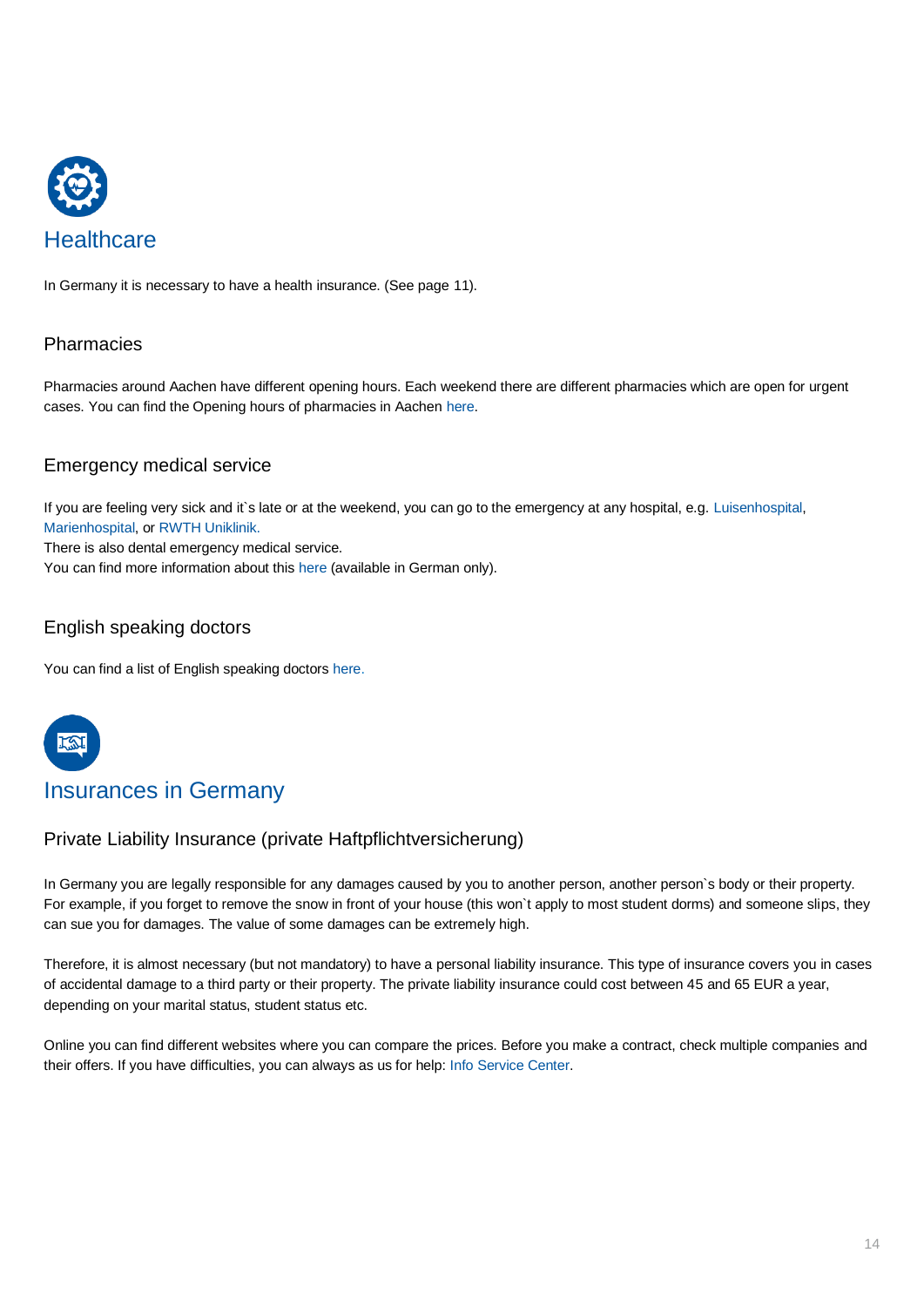# <span id="page-14-0"></span>Car Insurance

If you drive a vehicle in Germany, it must be insured. There are two types of insurance: Vollkasko and Teilkasko.

Vollkasko insurance covers the damage to your car and to other cars, even if the accident is your fault. If you destroy your car in an accident, the insurance company will replace it. Vollkasko insurance is usually several times more expensive than Teilkasko.

Teilkasko insurance only covers the damage to other people and vehicles. If you cause an accident, your Teilkasko will pay to fix other people's cars, but it will not pay you to on your own car. If the accident is someone else's fault, their insurance will pay for the repairs on your car.

You should always read your policy carefully, and make sure it covers the right things for you. Source:<https://allaboutberlin.com/guides/insurance#liability-insurance>

# <span id="page-14-1"></span>Home contents insurance (Hausratversicherung)

Hausratversicherung insures the contents of your house, up to a certain value. This includes your furniture and all the other movable things in your house. It can also cover things like computers and bicycles. In case you live in a private accommodation, it might be useful to have this kind of insurance.

If you don't own expensive furniture, it's cheaper to insure items individually. For example, you can get bicycle insurance instead of a home insurance that covers bicycles.

Hausratversicherung is not very expensive, it can differ depending on the company and on the size of your apartment. Source:<https://allaboutberlin.com/guides/insurance#liability-insurance>

# <span id="page-14-2"></span>Legal insurance (Rechtschutzversicherung)

Legal insurance covers your legal costs if you sue someone, or if you get sued. It will pay for a lawyer to defend you in court, and for other legal costs. It will not cover damages that you have to pay if you lose a case. Don't forget that liability insurance (Haftpflichtversicherung) already covers the legal cost if someone sues you for damages. Source:<https://allaboutberlin.com/guides/insurance#liability-insurance>

# <span id="page-14-3"></span>Life Insurance (Lebensversicherung)

Life insurance pays money to your family when you die. It's not useful for you, but it's useful for the people who depend on you. If you have people who depend on you financially, then life insurance is really important. Life insurance is cheap when you are young, but more expensive when you get older.

Source:<https://allaboutberlin.com/guides/insurance#liability-insurance>



# <span id="page-14-4"></span>Broadcast contribution (Rundfunkbeitrag): GEZ

Each household in Germany is obliged to pay the so called "Rundfunkbeitrag" or broadcast contribution to ARD ZDF Deutschlandradio Beitragsservice - "Rundfunkbeitrag. This contribution is paid for the consumption of public service broadcasting (TV, internet, radio etc.) and must be paid regardless of how much you actually watch public broadcasting TV, listen to the radio etc. Even if you do not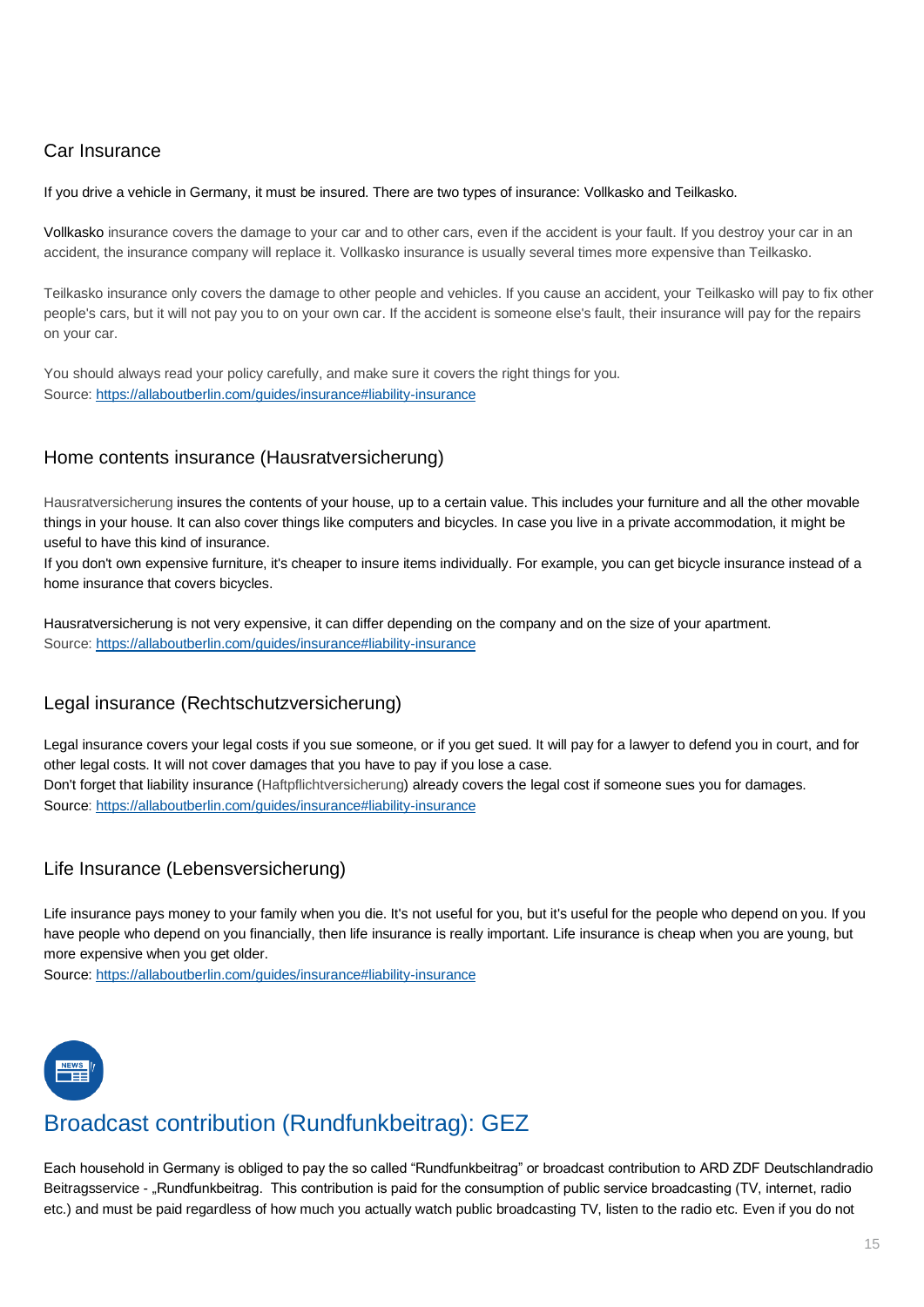have a TV, radio or a computer, you are still obliged to pay the fee. You don't have to register for it actively. Once you register your address at the city service, your information will directly be forwarded to ARD ZDF Deutschlandradio Beitragsservice, who will send you a letter afterwards. However, we recommend registering proactively (this can be done online [here\)](https://www.rundfunkbeitrag.de/buergerinnen_und_buerger/formulare/anmelden/index_ger.html)

Each household has to pay the charge of 17,50 Euros every month. A household can be a single person flat, people living in a relationship or a shared accommodation (WG) will still have to pay once per household, so only one person has to pay and can split up the costs afterwards. Just let the service provider know who is going to pay – all of you should register in the same household. Just keep in mind that if you live in a dormitory it does not count as a shared accommodation - if there is a public corridor between rooms to which everyone has access, even if you have a shared bathroom etc.

If you receive BAFöG you are waived from paying. If you are living with someone together as a married couple and one of them receives BAFöG, both will be free from paying. You can find more information about the Rundfunkbeitrag on the [Website](https://www.rundfunkbeitrag.de/) of [ARD ZDF](https://www.rundfunkbeitrag.de/)  [Deutschlandradio Beitragsservice.](https://www.rundfunkbeitrag.de/)



# <span id="page-15-0"></span>Internet, telephone (SIM card), postal services, media

#### <span id="page-15-1"></span>Internet

The University provides free WiFi all around the campus and as the campus is huge, you will have internet almost everywhere. Regardless of this we would advise you to buy a SIM card with mobile internet and install WIFI at home. This way you cannot only call your family, but also study from everywhere. There are a few internet providers in Aachen. It is better to get information from more of them so you can choose the right provider for you. You should do that well in advance as it might take up to a few weeks until the whole process is completed.

# <span id="page-15-2"></span>SIM Cards

There are prepaid SIM cards and SIM cards with a contract. You can get a prepaid SIM card online and get it sent to you. Since 2017 all prepaid SIM cards that you use have to be registered with your name and personal data. You can do that either online (in this case you will have to verify your identity either in an app via a webcam or in the post office) or in the place where you buy the SIM card (shops, supermarkets).

## <span id="page-15-3"></span>Post

The postal service in Germany is called the ["Deutsche Post"](https://www.deutschepost.de/de.html)[. Here](https://www.deutschepost.de/de/s/standorte.html) you can see where different branches and locations of Deutsche post are.



Insider Tip: Letters: You can buy the so-called "internet stamp" for letters (national and international) which can be purchased online and printed out. The letters can be put into any yellow postbox of Deutsche Post. Packages: You can send and receive packages in package stations 24/7, some of which are also close to the University central campus. For more information have a look at th[e website of Deutsche Post.](https://www.dhl.de/en/privatkunden.html)

[Here](https://www.deutschepost.de/de/b/briefe-ins-ausland.html) you can find useful information as well as the prices for international letters and packages.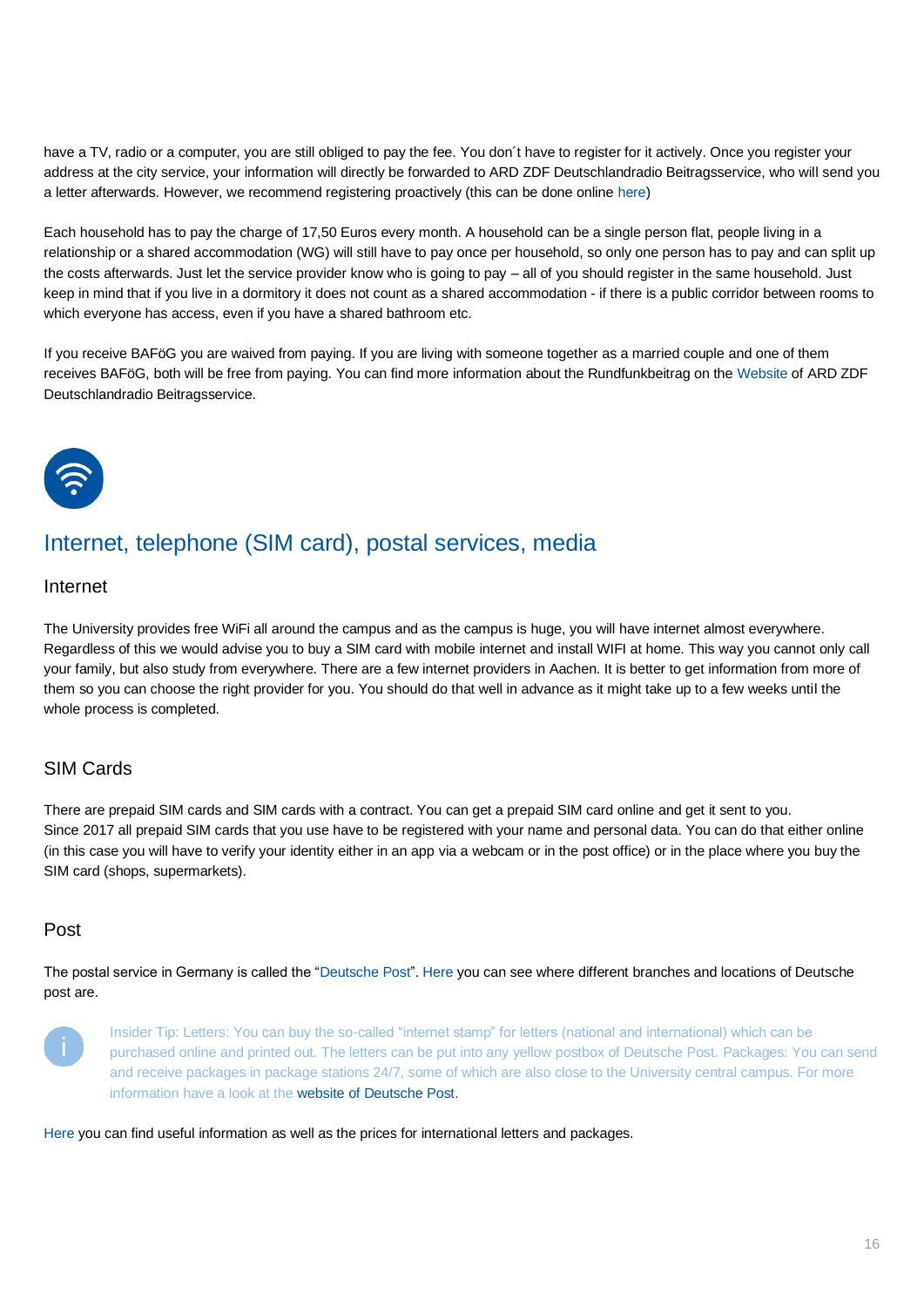# <span id="page-16-0"></span>Radio and TV

If you want to improve your German skills, it is advised to listen to the radio, watch TV or read the news in German. Here is a list of some of the regional media:

**Radios:** Hochschulradio 99,1 (this is our University radio), WDR Radio 1 106,4, WDR Radio 2 100,8, WDR Radio 3 95,9, WDR Radio 4 93,9, WDR Radio 5 101,9, 1LIVE 106,4, Antenne AC 107,8, 100,5 das Hitradio.

**TV:** [WDR,](https://www1.wdr.de/index.html) [Lokalzeit aus Aachen](https://www1.wdr.de/fernsehen/lokalzeit/aachen/index.html) (there you can find out more about current news in Aachen and the surroundings. You can find out more about some other TV providers and what you can watch there for example [on this website.](https://www.tvdigital.de/tv-programm/alphabetisch)

**Journals**: [Aachener Zeitung,](https://www.aachener-zeitung.de/) [Aachener Nachrichten,](https://www.aachener-nachrichten.de/) [Kármán Hochschulzeitung](https://blog.karman-ac.de/)



# <span id="page-16-1"></span>Sorting trash in Germany – environment. Bulky waste

When sorting trash in Germany, there are 5 main waste categories that you will encounter often in your daily life. These are organic waste (green bin), paper waste (blue bin), yellow sack, residual waste (grey bin) and bottle bank. In Germany there is a waste calender in order to check when your waste is going to be collected. [Here](file:///C:/Users/aaa-pub/AppData/Local/Microsoft/Windows/INetCache/Content.Outlook/WV2J5F9F/Waste%20Calender%20(Abfallkalender)) you can find the Waste Calender (Abfallkalender) for Aachen.

## Organic waste

Organic containers are green and can be found on every property in the city of Aachen. They are emptied every 14 days and include raw and cooked kitchen waste, fruit and vegetable waste, garden waste and other waste like potted plants (without pot), sawdust, hair, wood wool, cellulose kitchen towels. You should either wrap kitchen waste (e.g. salad leaves, potato peels etc.) in newspaper to absorb the liquid, or put them in special degradable bags for organic waste (you can get them in the supermarket). This allows the container to be emptied cleanly and avoids unpleasant odors. Make sure not to put plastic bags in organic containers. Otherwise the organic container will not be emptied from the composting facility and must be disposed as residual waste that increases the fees on all house residents.

## Blue bin / Paper waste

Blue bins can also found on every property and are emptied every 4 weeks. Only paper, cardboard and paperboard (PPK), i.e. writing paper, newspapers, magazines, cartons and PPK packaging, belong in the blue bin. Before putting big cartons in the blue bin make sure to tear them into small pieces, otherwise they might not be taken away by the facilities.

## Yellow sack

Packages made of lightweight materials, mainly food and goods packages from supermarkets and shops are collected every 14 days. Please always place the Yellow Sacks next to the other waste bins since they are collected from a private company and are not carried out by the City of Aachen. You can get Yellow Sacks for free in many bakeries and kiosks nearby[. Here](https://serviceportal.aachen.de/abfallnavi#/placetypes/Ausgabestellen%20Gelbe%20S%C3%A4cke) you can check your nearest distribution point. The Yellow Sack can be used for the following packaging examples: Plastics, Composite packaging, Vacuum packaging of coffee etc., canned food and beverage cans, Aluminum foils or lids (lids for yoghurt pots, tea lights, etc.), Bottle closures.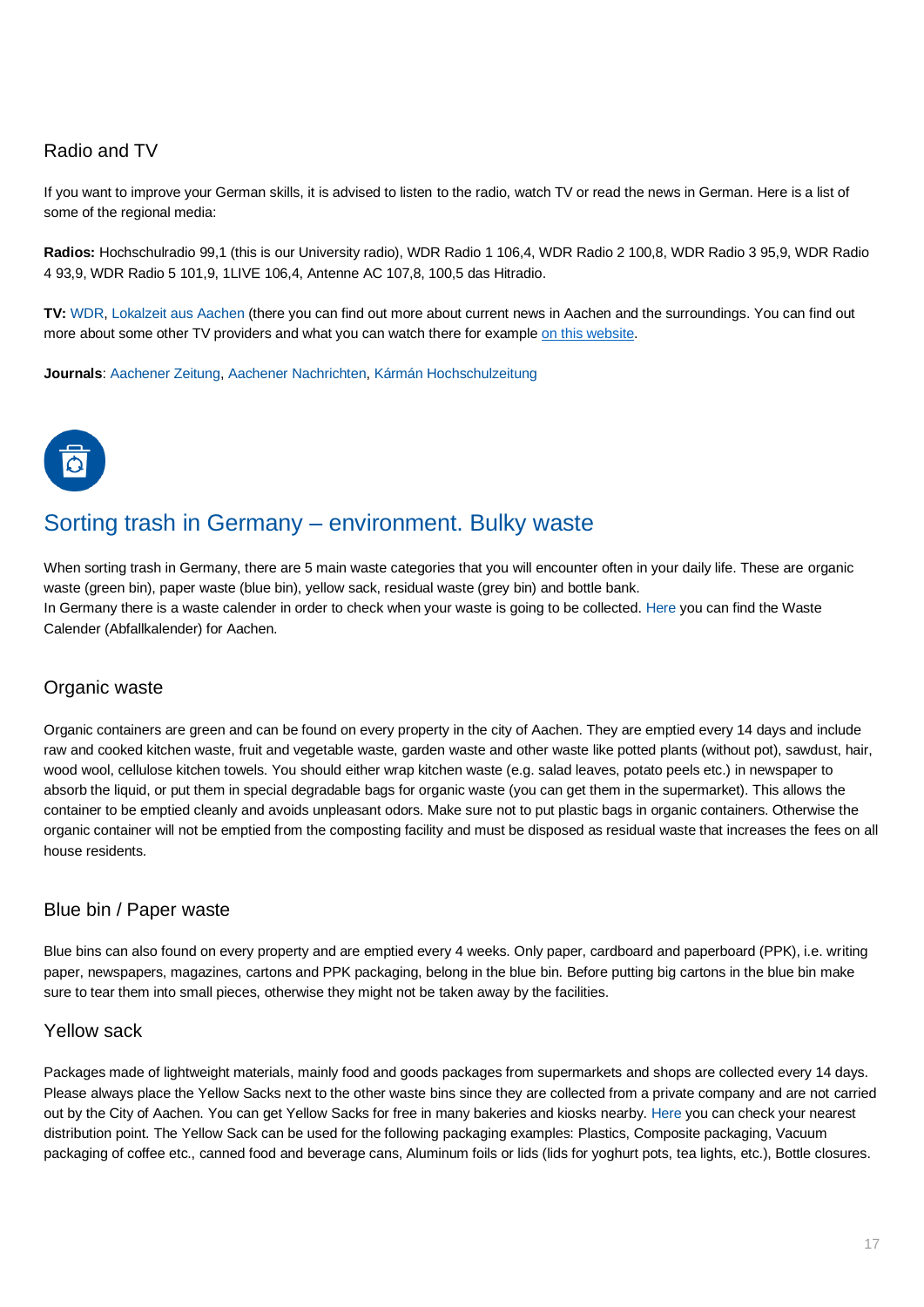# Residual waste / Grey bin

Household waste that can no longer be recycled belongs in the grey bin. These are for example rubbish, hygiene articles, vacuum cleaner bag, light bulbs or cigarette butts. Energy-saving lamps and fluorescent tubes do not belong in the residual waste; however they can be disposed of at [pollutant collection points.](http://www.aachen.de/DE/stadt_buerger/aachener_stadtbetrieb/leistungen/abfallwirtschaft/abfalltrennung/schadstoffhaltige_abfaelle/index.html)

# Bottle bank

Waste glass containers ar[e located](https://serviceportal.aachen.de/abfallnavi) at approx. 215 locations throughout the city. They are used for the collection of glass packaging (bottles, hollow glass) and have different coloured openings: White for transparent glass, green for blue and green glass, and brown for brown and white glass.

If you are not sure where a certain trash belongs, take a look at this [list](https://serviceportal.aachen.de/abfallnavi#/guidebook) form Stadt Aachen. For more information about all trash categories, please check the [website](http://www.aachen.de/DE/stadt_buerger/aachener_stadtbetrieb/leistungen/abfallwirtschaft/abfalltrennung/index.html) of Stadt Aachen.



# <span id="page-17-0"></span>Helpful Apps

There are several useful Apps for your studies and daily life in Aachen. Here's a list of some helful Apps.

## <span id="page-17-1"></span>**Studies**

- **RWTHApp** (grade, courses, timetable, cantines, etc.)
- **Studydrive** (learning platform for students)
- **Sciebo** (often used in institutes while working on a thesis)
- **OneDrive** (similar to Dropbox with extra-large storing capacity for RWTH students)
- **SKMeister** (Mechanics learning App)
- **BRAINYOO, Card2brain** (Flashcards learning App)

# <span id="page-17-2"></span>**Transport**

- **ASEAG** (only for public buses in Aachen and AVV)
- **AVV.mobil** (public buses and trains in AVV region)
- **DB** Deutsche Bahn (public buses and trains in Germany and sometimes Europe)
- **Google Maps** (Routes by car, public transport and footpaths)
- **FlixBus** (reasonably priced private buses in Germany and Europe)

## <span id="page-17-3"></span>Social

- **Jodel** (anonymous local and on-campus communication App)
- **Facebook**
- **Instagram**
- **Studydrive**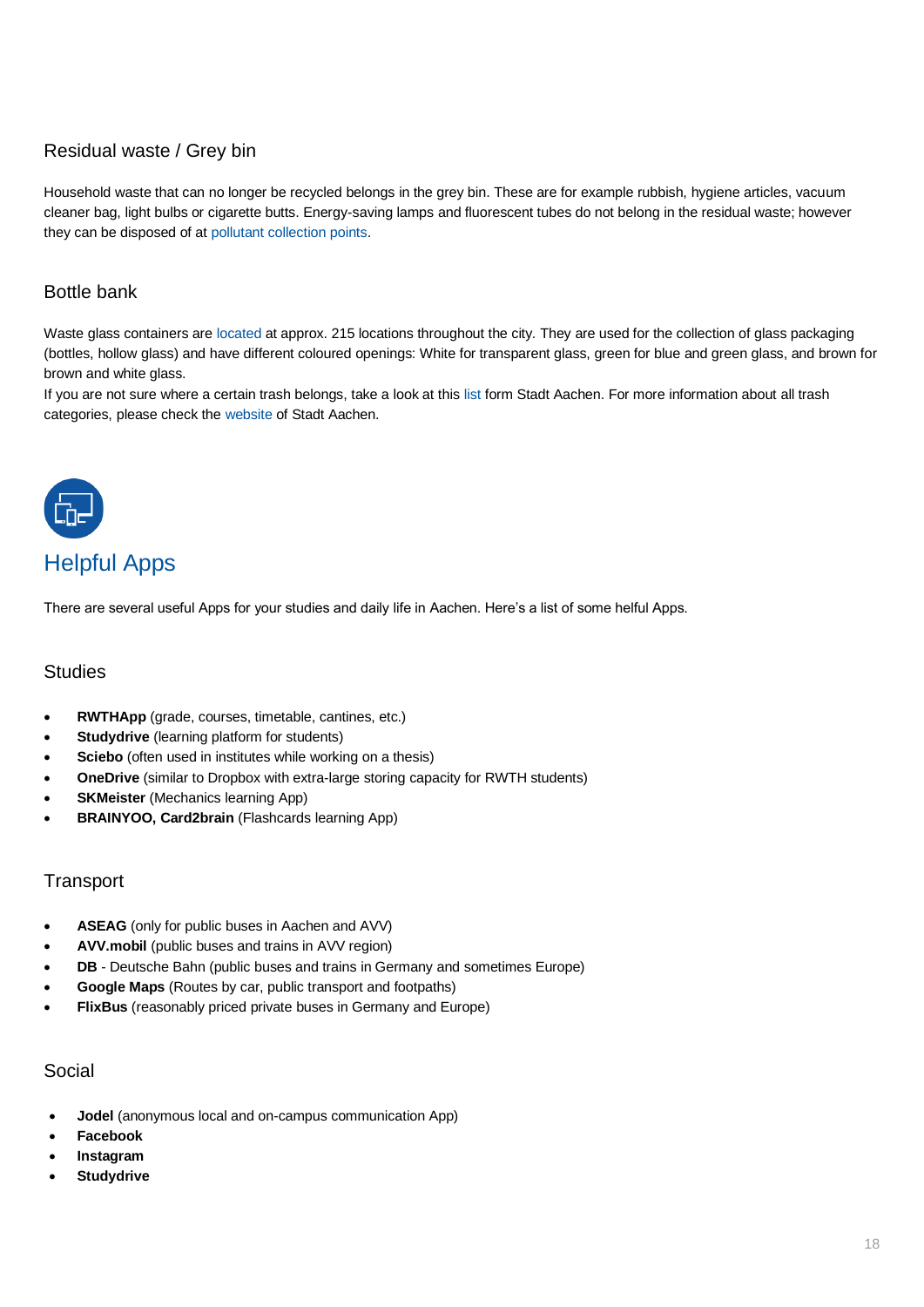

# <span id="page-18-0"></span>Helpful advice for your daily life in Germany

## <span id="page-18-1"></span>How to get furniture or clothes for good price or for free

You can mainly get clothes for less money at second hand shops, flea markets and through th[e Kleiderkreisel](https://play.google.com/store/apps/details?id=de.kleiderkreisel&hl=de) App. Germans also love organizing so called "flea markets" (Flohmarkt) where people sell their old things for little money. Flea markets are organized in the city center of Aachen as well as other parts of Aachen. There is [a website](https://meine-flohmarkt-termine.de/flohmarkt/ort/aachen.html) where you can see a list of all flea markt events. You should also check the events by our [student clubs,](https://www.rwth-aachen.de/cms/root/Studium/Im-Studium/~ejt/Engagement-Freizeit/?lidx=1) who also like organizing flea markets from time to time. You can find further flea market events on Facebook.

In addition, every now and then there is an event where you can exchange clothes in very good condition a[t Chico Mendes.](https://www.studentenwerk-khg-aachen.de/de/chico-mendes/) Instead shopping in shopping malls and along the pedestrian street, you can buy new clothes at factory outlets or wait for seasonal sales. For furniture, always check several Facebook groups [\(INCAS Aachen,](https://www.facebook.com/groups/174428701783/) [Kleinanzeigen Aachen,](https://www.facebook.com/groups/1463886803933350/) etc.) and ebay-Kleinanzeigen.de beforehand. You can almost always find what you are looking for at less prices and sometimes for free.

# <span id="page-18-2"></span>Alcohol, Drugs, safety

Purchase and consumption of beer, wine and sparkling wine in Germany is allowed from the age of 16 while spirits are allowed from the age of 18. However, please note that cannabis and other drugs are illegal in Germany. Drinking alcohol in Germany in public is common as well as legal. Many people consume alcohol mainly in parties and social events. We want to stress out that you do not have to drink alcohol in such events and that it is not considered impolite in any way. Other people should be accepting and understanding of your choice.

Aachen is considered a safe city. However, we advise you not to walk alone in the evening in unfamiliar places. Moreover, avoid leaving your drink glass unattended in parties. In the following, you can find more information and tips about safety: [Safety Information](https://www.rwth-aachen.de/global/show_document.asp?id=aaaaaaaaaanixjk)  [Sheet.](https://www.rwth-aachen.de/global/show_document.asp?id=aaaaaaaaaanixjk) More Information about what to do in the event of loss or theft of important documents can be found in the following page: [Theft/Loss of Important Documents Information Sheet.](https://www.rwth-aachen.de/global/show_document.asp?id=aaaaaaaaaanixji)

Public toilets in Aachen: There is no big amount of spublic toilets in Aachen, if you need to go to the toilet while being outside you would have to look for places like bigg shops or public library, or the University, of course. Be careful, in Germany you can pay a big fine for urinating in the public, as it is punishable!

# <span id="page-18-3"></span>Dealing with culture shock, homesickness and how to prevent/overcome it

Exploring new places and a new culture and meeting new people all while gaining a valuable degree can be a great adventure. However, it is common for many international students to experience culture shock and homesickness at the beginning of their studies since they struggle to adjust to being surrounded by unfamiliar languages, food, and social norms. Here is how to deal with culture shock and how to prevent or overcome it.

One of the best ways to deal with culture shock is to explore your new city, Aachen, and its culture with other fellow international students. Being together as a group, you can support each other in learning the German language and Germany's customs. Moreover, it is a great support when facing any unexpected challenges. In the beginning of each semester, the International Office organizes a Welcome Week for all new international students. The Welcome Week is apart from being informative and fun, it is your opportunity to meet new fellow international students and make new friends. Information about the date of the upcoming Welcome Week and its program can be found in the following page: [Welcome Week for International Students.](https://www.rwth-aachen.de/cms/root/Studium/Vor-dem-Studium/Internationale-Studierende/~bpqj/Welcome-Week-fuer-internationale-Studier/?lidx=1)

While your fellow international students are a great support, locals and RWTH students are very happy to welcome you as well. Try to integrate yourself in the local community by taking part in events organised by many different student organisations. In the following page, you can check all of the different student organisations that exist at RWTH Aachen University[: Extracurricular and Leisure](https://www.rwth-aachen.de/go/id/ejt/lidx/1)  **[Activities](https://www.rwth-aachen.de/go/id/ejt/lidx/1)**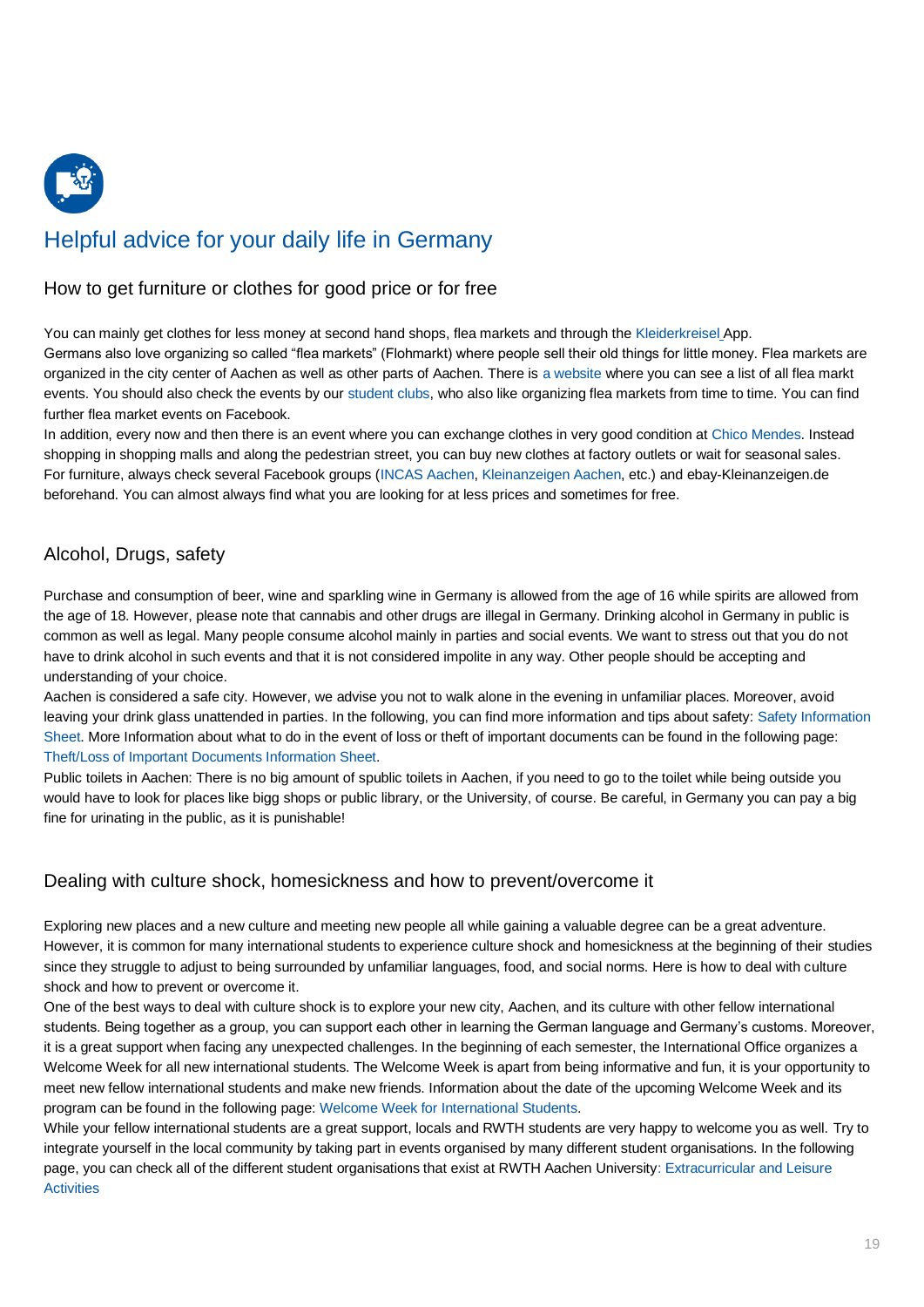# <span id="page-19-0"></span>German culture

The German culture is rich in diversity and its population is characterized by a high level of education and an above-average standard of living. It is also described as "individual society". Hence, everyone is responsible for themselves and should ask for help if needed. It may seem unfriendly at first, but there is a keen sense of community and social conscience and a desire to belong. Therefore, if you are having an issue and need advice or help always reach out to people and communicate it.

Moreover, Germans like to lecture you and point out, if you are doing something wrong or if you are breaking a specific rule. This is not to make you feel silly, but to help you. In contrast to other cultures, punctuality is very important for Germans. So, do not be late, if you want to keep the German people happy.

# <span id="page-19-1"></span>Shopping and living costs

You can find an estimate of the minimum living costs for accommodation and living expenses for students at RWTH Aachen University [here.](https://www.rwth-aachen.de/go/id/bqmo/lidx/1) 

While it's exciting to try the different cuisines in Germany, eating out all of the time is expensive. Eating in the cafeterias of [Studierendenwerk Aachen](https://www.studierendenwerk-aachen.de/de/gastronomie/Speisepl%C3%A4ne.html) or cooking at home, will save you a lot of money on food.

Discounters such as Aldi, LIDL, Penny, and Netto are one of the cheapest sources when buying food. Moreover, search for seasonal food offers at local markets and happy hours in bakeries.

Other regular supermarkets that have a large variety of food are for example Kaufland, REWE, Edeka and Real. Almost every supermarket has several store brands. These store brands are usually the cheapest version you can find in the supermarket with almost no difference in quality.

Apart from the mentioned supermarkets there are plenty of different international supermarkets (Arabic, Asian, Indian, Russian, etc.) that can be found in Aachen if you are longing for something from your home country or want to try out other cuisines.

When buying beverages, always make sure to return the bottles back that you paid deposits for. In Germany, there is a deposit system on beverage bottles. There are bottles / cans which can be returned and recycled ("Mehrweg") or such which cannot be returned and have to be thrown away into the yellow bag ("Einweg"). Mehrweg bottles which can be returned are marked with symbols. You can find more information about deposit on beverage bottles and cans [here.](https://www.verbraucherzentrale.de/wissen/umwelt-haushalt/abfall/mehrweg-oder-einweg-verwirrung-total-beim-pfand-11504)

# <span id="page-19-2"></span>Eating habits in Germany

In Germany people eat three full meals with snacks in between. The day starts with a breakfast. Typically, you have fresh bread from one of many bakeries around the corner and eat it together with butter, cheese, eggs, meat, honey and so on. Generally this is a cold meal. Germans are famous for their bread and it is worth it – check where the closest bakery to your place is! You can find a huge variety and prices differ from approx. 1-5€.

During a break at school, during your lectures or at work, many people tend to eat something called Pausenbrot. It´s a smaller version of a breakfast: typically a small sandwich, fruit or maybe a snack bar.

This also falls into the category of in-between meal. To keep their energy up, people in Germany tend to eat these types of snacks after a big meal.

Of course, between 12 and 2 pm most Germans like to go for lunch as their second big meal. This one is usually warm. The main dish is usually accompanied with potatoes, rice, noodles, salad and more. International cuisine is also immensely popular here and of course you can go for a classic pizza.

Typically, in the evening, Germans tend to have a so called "Abendbrot". For some cultures this might seem like breakfast. Here you typically eat some bread with toppings like cheese, salami, vegetables and so on, making it a somewhat lighter meal.

This applies to a lot of Germans, but not everyone. Aachen is a mixture of multiple cultures with many diverse eating habits. When you go to a restaurant or a café, you can order anything at any time without hesitating – unless it is late in the evening. Most kitchens in restaurants close around 10 pm.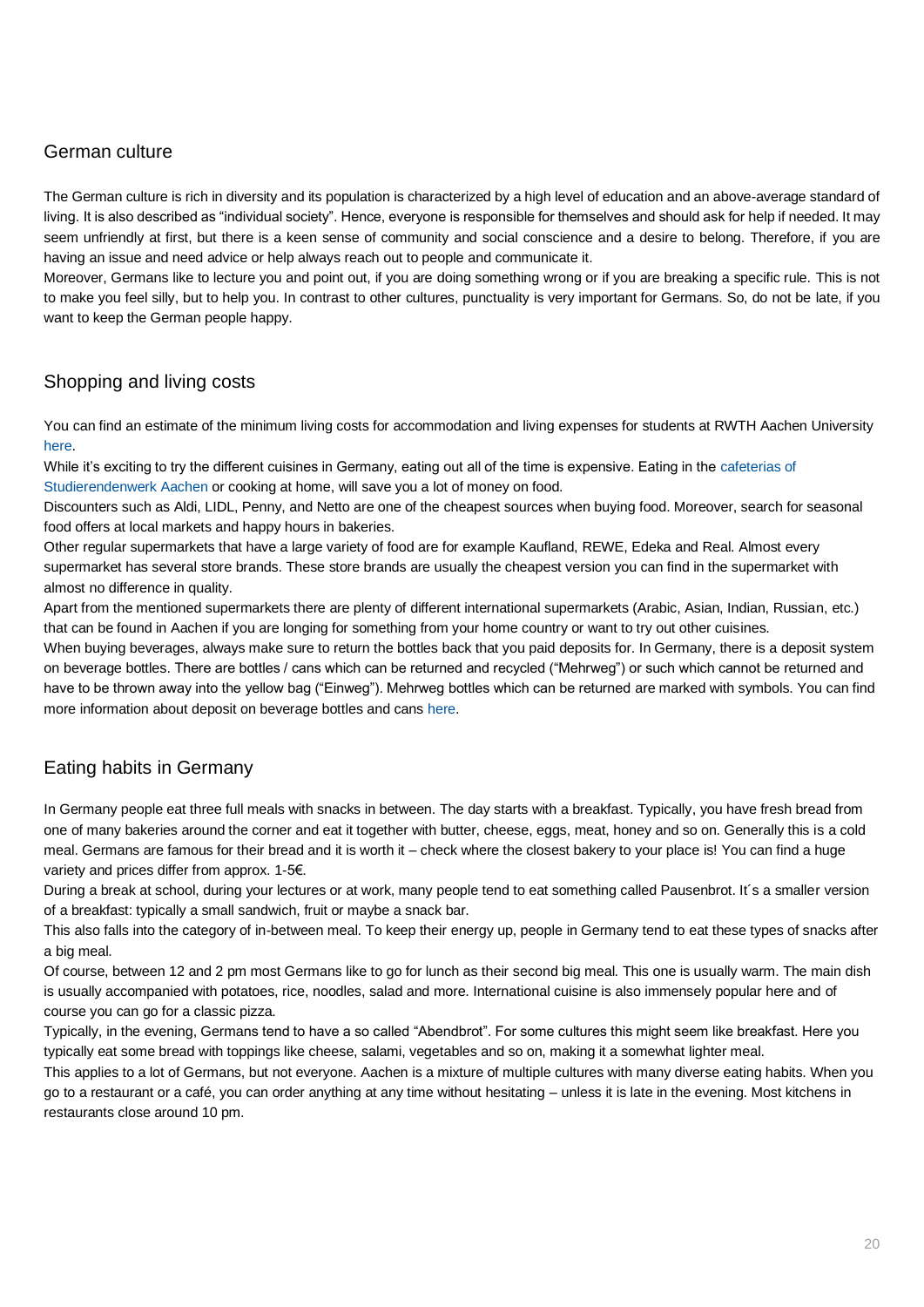

# Spare time activities

# <span id="page-20-0"></span>Where to meet new people?

Aachen offers a lot of opportunities to meet new people.

- You should first visit the [Humboldt Haus of RWTH Aachen.](https://www.rwth-aachen.de/cms/root/Die-RWTH/Einrichtungen/Verwaltung/Dezernate/Internationale-Hochschulbeziehungen/Abteilung-2-2-Betreuung/~cfud/Internationale-Treffpunkte/?lidx=1) The Humboldt Haus is the international community center of RWTH Aachen – a meeting place for international and local members of the University and a site for intercultural events. Contact: Tamara Weber (Humboldt Haus Coordinator)[: tamara.weber@zhv.rwth-aachen.de](mailto:tamara.weber@zhv.rwth-aachen.de)
- You can visit events organized by the International Office. Our [event calendar](http://www.rwth-aachen.de/go/id/cbew) can be found on our website
- You can visit a course at ou[r Sports Center,](http://hochschulsport.rwth-aachen.de/cms/HSZ/~icgj/Sport/lidx/1/) where you can join over 100 free or paid sports courses.
- You can join [a student organization](http://www.rwth-aachen.de/cms/root/Studium/Im-Studium/~ejt/Engagement-Freizeit/?lidx=1) or visit their Events. Some of them lik[e INCAS](https://www.incas.rwth-aachen.de/newsite/index.php/en/) offer Events for internationals to make new friends and more every week.
- You can visit Events organized b[y InterNations,](https://www.internations.org/aachen-expats) which help you to connect with other expats

# <span id="page-20-1"></span>Sporting activities

The [University Sports Center,](http://hochschulsport.rwth-aachen.de/cms/HSZ/~icgl/Das-Hochschulsportzentrum/?lidx=1) HSZ for short, is a central institution at RWTH Aachen and organizes qualified sports and movements offers based on the needs of the Aachen universities. The HSZ is supported by the student Sports Department at the Aachen universities, SR for short. The SR is the elected representative body for university sports of the RWTH and FH Aachen students. The offer is huge but the demand as well, so be ready an on time to book your sport class or otherwise you will land on the waiting list…

If you want to go for a swim between May and September, there are open swimming baths in Aachen Hangeweiher, where they also offer reduced rates for students. If you rather prefer to swim in a hall, there is also Osthalle, Westhalle, Südhalle and Elisabethhalle. For everyone who rather looks for wellness, we can recommend the [thermal spas](https://www.carolus-thermen.de/de/thermalbad/) and mineral springs for which Aachen is famous for. People that prefer ice sports can go to the [Tivoli ice sports center](https://1005arena.de/) to do some ice skating instead. This sports center opens around September until the end of the winter season.

## <span id="page-20-2"></span>Museums

There are many museums in Aachen with various topics around culture, history, art, newspapers, sculptures, about life in Aachen in the past, Charles the Great, and more. You can find more information o[n Aachen.de.](http://www.aachen.de/DE/kultur_freizeit/kultur/museen_sammlungen/index.html)

Every year, there is also long night of the museums, where 8 museums are free to visit and open in the evening from 7pm till midnight with buses regularly driving around to easily bring you to each museum.

# <span id="page-20-3"></span>Further Education

If you are looking for some further education in languages, cooking, science, fitness, lifestyle, wellness, IT, job applications, mathematics and many more, [Volkshochschule Aachen](https://www.vhs-aachen.de/index.php) might be the right place for you, as it offers a large amount of paid courses for everyone interesting in learning even more.

However, if you just want to learn languages and are a regular student at RWTH University (non-exchange), you can visit ou[r language](https://www.sz.rwth-aachen.de/cms/~iilg/sz/?lidx=1)  [center](https://www.sz.rwth-aachen.de/cms/~iilg/sz/?lidx=1) which offers many different language courses for free.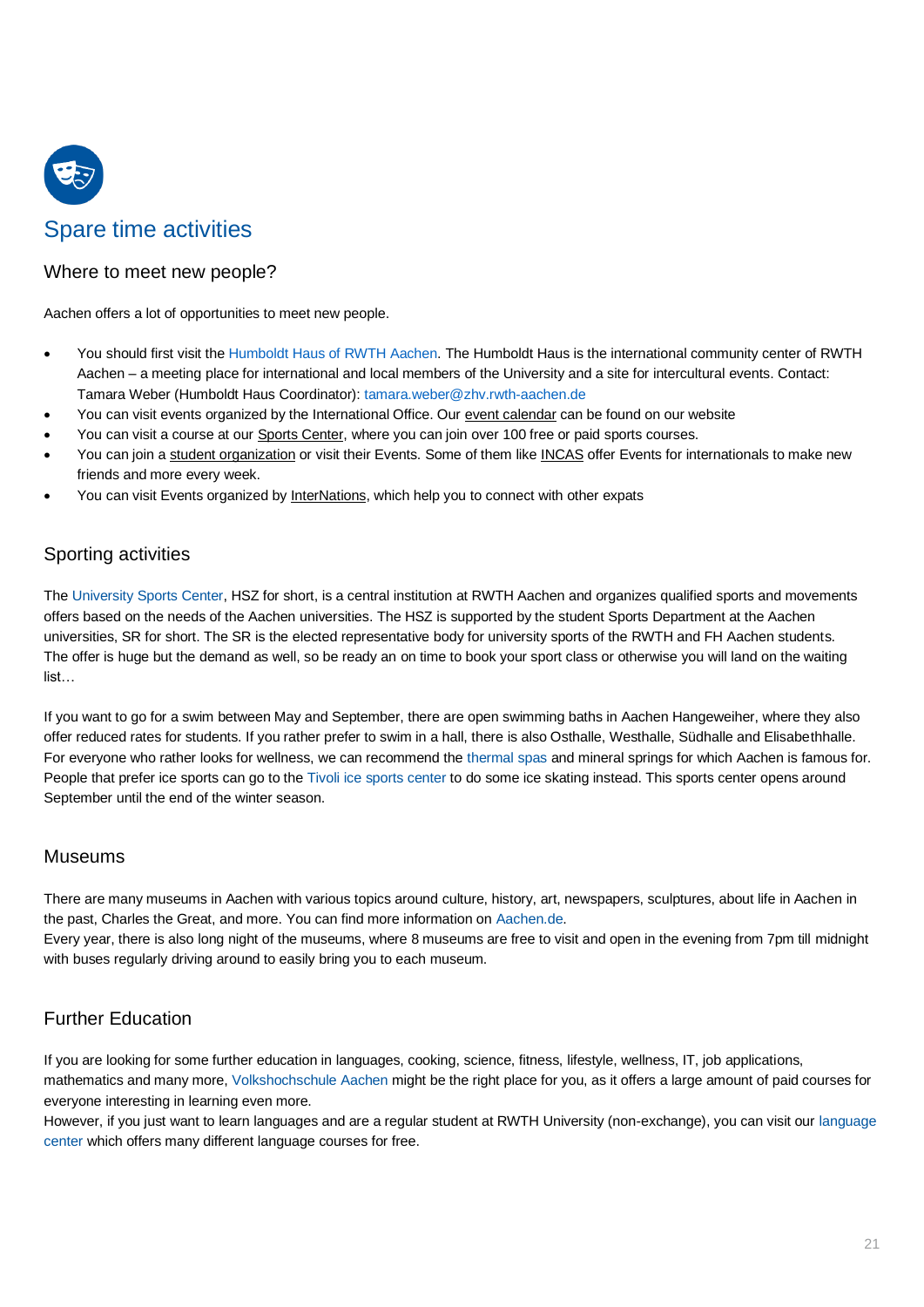#### <span id="page-21-0"></span>**Bars**

Aachen is a good place if you want to join the pub / bar life as the city has the most pubs per person compared to other German cities. Especially around Pontstraße (Pont Street), which you could call the student mile of the city and around central areas like the cathedral and town hall have much to offer.



Insider Tip: In some places it is not possible to pay by card. In case you do not have cash ask whether you can pay by card or not. In Germany it is usual to give some tip, for example if you spend 30 EUR it is usual to leave something between 1 and 3 EUR tip. Of course, this is voluntary.

## <span id="page-21-1"></span>**Restaurants**

Aachen offers a wide variety of international cuisine around Pontstraße and the city center around the market and the cathedral, so you can taste food from around the world, without leaving Aachen.

Of course good alternatives are th[e dining halls, cafeterias and coffee bars of the university,](http://www.studierendenwerk-aachen.de/en/eating-drinking/dining-halls-and-cafeterias.html) which are spread throughout the multiple campuses offering you a wide range of healthy and wholesome international meals and save a buck, since the menus are quite inexpensive.



Insider Tip: In some places it is not possible to pay by card. In case you do not have cash ask whether you can pay by card or not. In Germany it is usual to give some tip, for example if you spend 30 EUR it is usual to leave something between 1 and 3 EUR tip. Of course, this is voluntary.

## <span id="page-21-2"></span>Cinemas

If you want to watch the latest Hollywood movies in German or English, 2D or 3D, the [Cinekaree](https://www.cineplex.de/aachen/) complex should be the right place for you. With your student ID you can purchase a student ticket. However, if you can wait a little while, our RWT[H Filmstudio](https://www.filmstudio.rwth-aachen.de/) show fairly recent movies on Tuesdays and Wednesdays for students. This can also help you save money, since the rates are much lower compared to a normal cinema.

If you want to see more cultural movies and European productions, you can go to the private cinema [Apollo,](http://www.apollo-aachen.de/) where you can watch movies you can´t find in most cinemas.

# <span id="page-21-3"></span>Festivals and Events in the Region

In Aachen, there are a lot of Events and Festivals happening every year. You can find out details about these in through the website of th[e Aachen tourist service.](https://www.aachen-tourismus.de/erleben-entdecken/eventsundveranstaltungen/) Some of the bigger ones are the international horse show CHIO Aachen or the Charlemagne Prize of Aachen, where big personalities of Europe receive an award for their achievements for Europe.

For cultural events, you can check the [cultural calendar](http://kulturkalender-aachen.de/) of Aachen.

If you want to look for other types of Events in Aachen or nearby like concerts, drama, exhibitions, dancing and more, you can check the calendar of [Klenkes,](https://www.klenkes.de/tageskalender/today) which shows you the events on the day.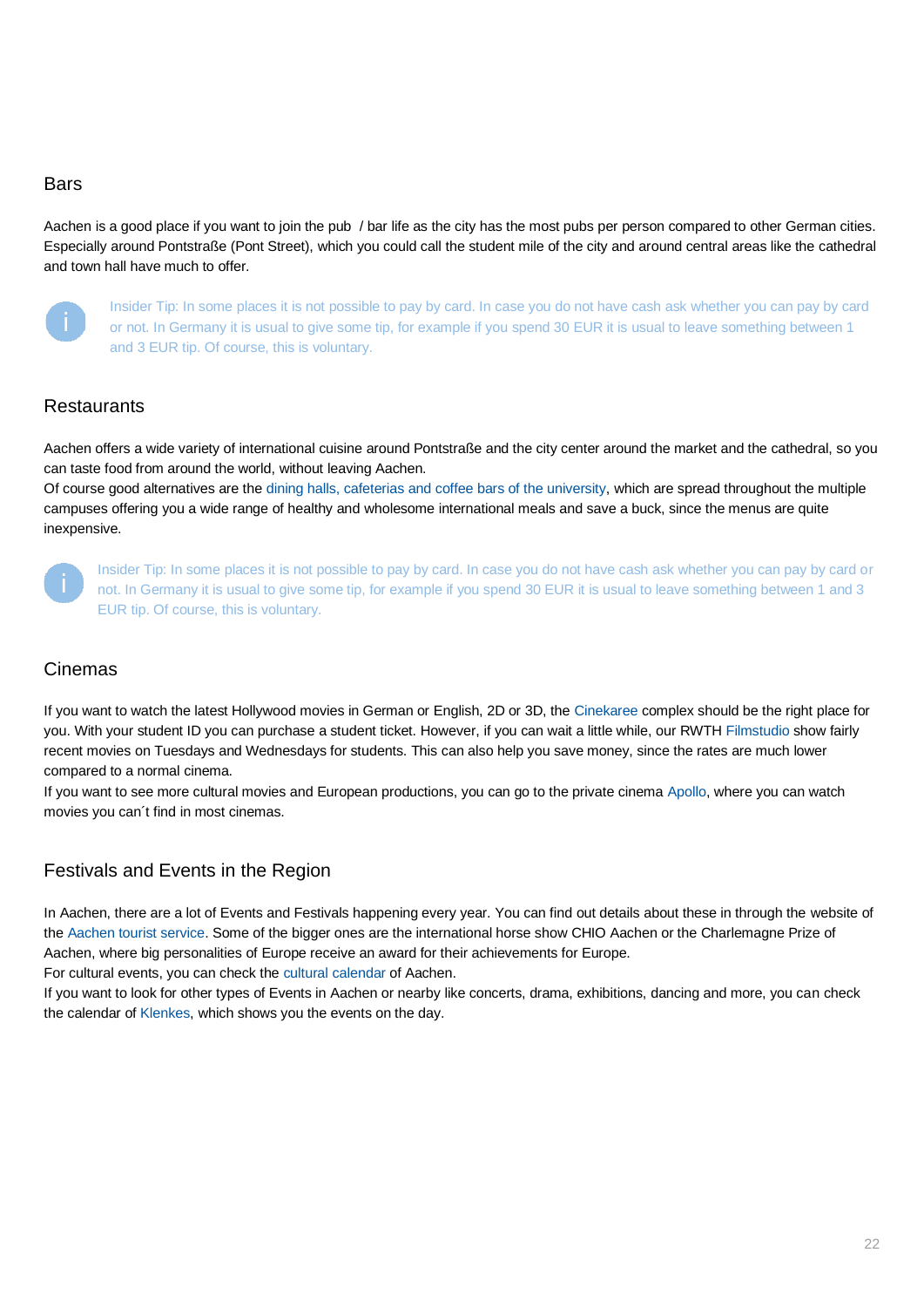

# <span id="page-22-0"></span>Learning German or improving your language skills

## <span id="page-22-1"></span>German courses in language schools

You can learn German at multiple places in Aachen. There is th[e Language Center](https://www.sz.rwth-aachen.de/go/id/iilg/?) of RWTH Aachen University[, Volkshochschule](https://www.vhs-aachen.de/index.php)  [Aachen](https://www.vhs-aachen.de/index.php) or [Sprachenakademie Aachen.](https://www.spraachen.org/de/) All of these institutions offer paid German courses, which can quickly get you from one level to another.

## <span id="page-22-2"></span>Online German courses

#### [VHS Lernportal](https://deutsch.vhs-lernportal.de/wws/9.php#/wws/deutsch.php?13cf87b02f9fa1ec4a66b3c30daf2204)

- Levels A1, A2 and B1, as well as B2 for vocational/professional language courses
- In 19 languages
- With a "literacy component," as a so-called ABC German course
- Free-of-charge online tutoring
- Available via web browser and , for levela A1, cell phone app (Android and iOS)
- Approved as a full language/integration course

#### [Deutsche Welle \(Nicos Weg\)](https://learngerman.dw.com/en/beginners/c-36519789)

- Language levels A1, A2, B1
- Telenovela-based learning
- Available in six languages: English, Arabic, Russin, Persian, Spanish, and Portuguese
- Available as cell phone app for Android and via web browser

#### [Deutschtrainer of the Goethe Institut](https://www.rwth-aachen.de/cms/root/Studium/Im-Studium/Internationales/~inno/FAQ/?lidx=1)

- Language level A1
- Available as cell phone app for Android and iOS

# <span id="page-22-3"></span>Learning German in our international student clubs

Another way to improve your language skills, meet friends and for a cultural exchange is organized by the student organization [INCAS](https://www.incas.rwth-aachen.de/newsite/index.php/en/)  [Aachen.](https://www.incas.rwth-aachen.de/newsite/index.php/en/) Their [Café Lingua](https://www.incas.rwth-aachen.de/newsite/index.php/en/offers/learning-languages) event is organized every month, where German and international students sit at different tables for different languages like English, French, Italian, Spanish and Chinese talking about various topics or playing Games. And the best part: It´s free. If you like it more private or don´t feel comfortable in a group, INCAS Aachen offers an easy way to find a [language partner.](https://www.incas.rwth-aachen.de/newsite/index.php/en/offers/language-partner) You can just fill out the Form and what languages you want to practice, and they will match you with another person, who wants to get better with a language you are good at. It's a nice way of exchange, where in the best case, you can make great friends as well. [Certificate International](https://www.rwth-aachen.de/cms/root/Studium/Im-Studium/Engagement-Freizeit/Engagement-International/~bqxh/Zertifikat-Internationales/?lidx=1)

<span id="page-22-4"></span>If you take part in our "Certificate International" program, we issue you a document which provides evidence of your extracurricular activities and volunteer work, listing all of your skill-building activities at a glance, including your mentorship of international students. This way you don't need to collect a pile of social skills certificates for all of your activities – this document communicates your intercultural skills to your future employer.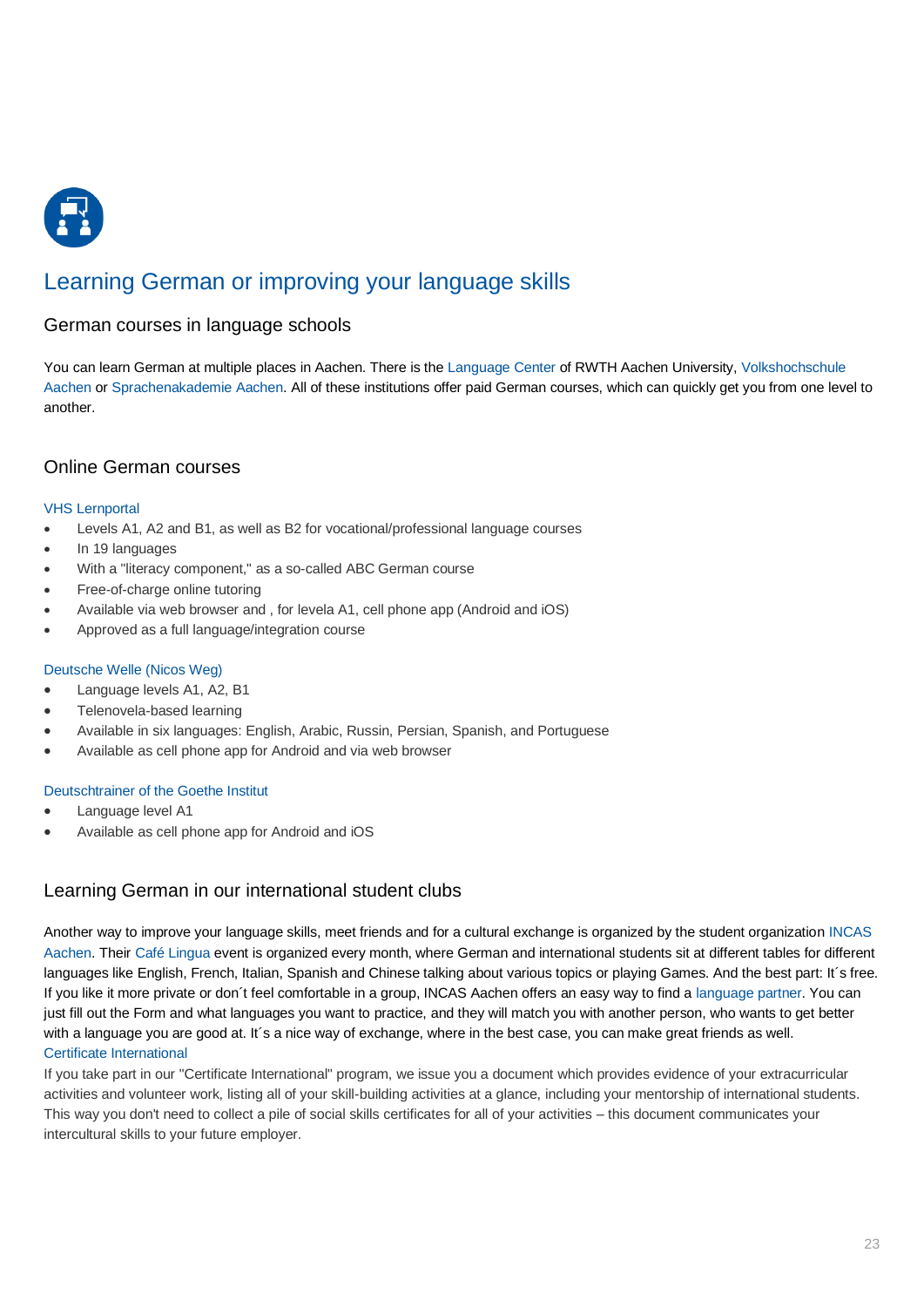

# <span id="page-23-0"></span>Travelling in/around Aachen and abroad

## <span id="page-23-1"></span>Travelling with the semester ticket

Every enrolled student at RWTH Aachen University gets a [semester ticket.](https://www.rwth-aachen.de/cms/root/Die-RWTH/Mobilitaet/~jgyk/Semesterticket/?lidx=1) More information around the semester ticket can be found also at the website of [ASTA.](https://www.asta.rwth-aachen.de/) This way traveling is easy, as with the semester ticket you can travel for free within the area of North Rhine-Westphalia. You can pretty much use any public bus, train, subway, tram etc., except IC, ICE, Thalys (and other high-speed trains) as you must pay for these. First class is not included in the semester ticket. The semester ticket also allows you to go to certain parts of Netherlands and Belgium. It is not possible to take other people with you except up to three children under the age of 15. To keep track of buses, you can use th[e ASEAG App,](https://www.aseag.de/fahrplan/aseag-mobil/) as it shows you the accurate times for each bus.

If you want to take your bike with you on the train or bus, you need an additional bicycle ticket. More information about taking your bike on a bus is available on the web pages of [ASEAG.](https://www.aseag.de/no_cache/de/tickets/einzel-tickets/fahrrad-ticket/?sword_list%5B0%5D=fahrrad) More information about taking your bike on the train can be found on [the website of](https://www.bahn.de/p/view/service/fahrrad/bahn_und_fahrrad.shtml)  [Deutsche Bahn.](https://www.bahn.de/p/view/service/fahrrad/bahn_und_fahrrad.shtml)

# <span id="page-23-2"></span>Travelling by train

If you plan a trip outside of North Rhine-Westphalia or you don´t have a semester ticket, you can buy tickets directly from a Deutsche Bahn office, at ticket machines found at the train station or online through the app or the [website.](https://www.bahn.de/p/view/index.shtml?dbkanal_021=1&dbkanal_001=L01_S01_D001_KSE0001_MVQ_10001_0118_VE_BRAN_DB%20Brand%20Always-on%20(Google)_GSE1_Brand_NRW_LZ01&extProvId=5&extPu=14058-gaw&extLi=2070149210&extCr=83246203184-368483614938&extSi=&extTg=&keyword=bahn&extAP=1t1&extMT=p&gclid=EAIaIQobChMIo5jX0eeE5AIVQud3Ch1LPgwQEAAYASAAEgIUbfD_BwE) Keep in mind, that you can´t buy a ticket inside the train. More information about prices and services as well as the trip planner, you can find on the [Deutsche Bahn](https://www.bahn.de/p/view/index.shtml?dbkanal_021=1&dbkanal_001=L01_S01_D001_KSE0001_MVQ_10001_0118_VE_BRAN_DB%20Brand%20Always-on%20(Google)_GSE1_Brand_NRW_LZ01&extProvId=5&extPu=14058-gaw&extLi=2070149210&extCr=83246203184-368483614938&extSi=&extTg=&keyword=bahn&extAP=1t1&extMT=p&gclid=EAIaIQobChMIo5jX0eeE5AIVQud3Ch1LPgwQEAAYASAAEgIUbfD_BwE) website. If you want a cheaper option, you can take a look at Flixbus. Taking these busses for long distance trips is super cheap, but will also take much longer depending on where you need to go. You can find their routes and prices at thei[r Website.](https://www.flixbus.de/?wt_mc=acq.de.FlixBus.sea-brand.google.9727384616.170017365_10270474605.ad&wt_cc1=branded&wt_cc5=flixbus&gclid=EAIaIQobChMI78n7-uuE5AIVVud3Ch1sPQQbEAAYASAAEgIRJfD_BwE) If you are under 26 years old and want to go to Belgium, you can get th[e Go Pass 1 Aachen](http://www.belgianrail.be/de/fahrausweise/abroad/aachen/gopass1-nach-aachen.aspx) from the Deutsche Bahn Office at Aachen Hauptbahnhof and take a ride to almost any station in Belgium for a very cheap price. Alternatively, if you travel there more often or want to take friends with you, the [Go Pass 10](https://www.belgianrail.be/de/fahrausweise/zugpasse-mehrfahrtenkarten/go-pass-10.aspx) is the best value since it's even cheaper and allows you or you and your friends take up to 10 rides between Aachen and Belgium, which is valid for a full year. Everyone who doesn´t fulfill the requirements can use th[e Rail](https://www.belgianrail.be/de/fahrausweise/zugpasse-mehrfahrtenkarten/rail-pass.aspx)  [Pass](https://www.belgianrail.be/de/fahrausweise/zugpasse-mehrfahrtenkarten/rail-pass.aspx) instead.

# <span id="page-23-3"></span>Travelling by bus

Everyone who doesn´t have a semester ticket can buy bus tickets directly through ASEAG, inside a bus directly from the bus driver or at ticket machines, which you can find at certain bus or train stations. Keep in mind that bus drivers only accept cash and you should always have change with you since they sometimes can´t change banknotes. Prices vary depending on the ticket you choose. In case you would like to take your friends or family to Maastricht, you can take a direct bus from Aachen. There you can (or even should) pay by card. You can directly buy a two-way ticket from the bus driver.

If you would like to visit a nearby city or even go abroad, you can take a long-distance bus. There are companies lik[e Flixbus](https://www.flixbus.de/) or [Eurolines](https://www.eurolines.de/de/startseite/) which travel to different European destinations or inside Germany.

# <span id="page-23-4"></span>Taking a taxi

Looking for a taxi? Usually you can find them at certain hotspots like the main station, at party locations and more, but if you are on the search for a taxi, it may be hard to find on the street compared to other cities or countries. The best option is to always call one of multiple taxi companies and order one. Alternatiely apps lik[e FREE NOW](https://free-now.com/de/fahrgast/) (known before as MyTaxi) also work in Aachen.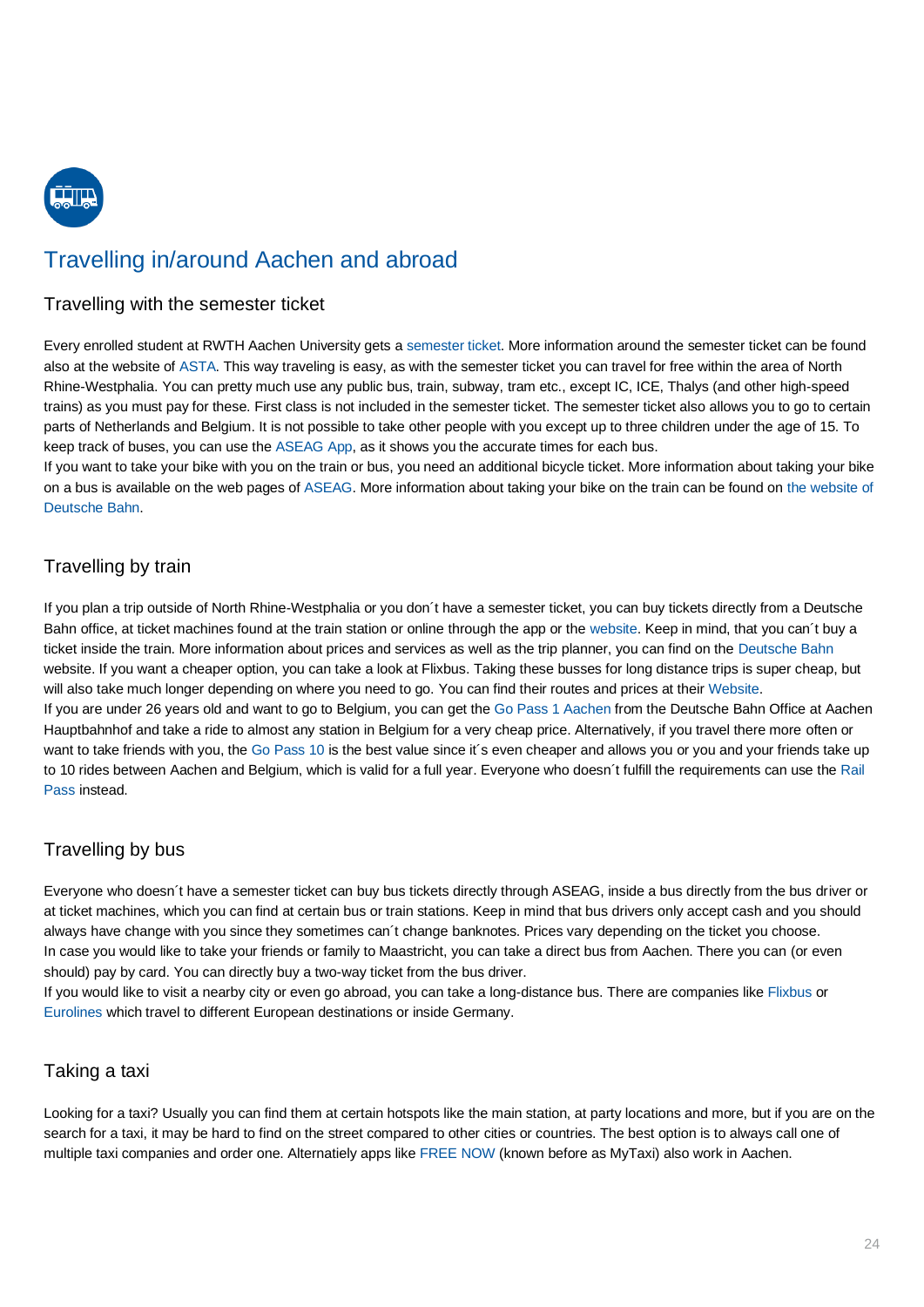## <span id="page-24-0"></span>Sharing a car

An alternative way to travel is to take a lift, so called "Fahrgemeinschaft". You can organize or find one in various social media groups for example or multiple dedicated websites/apps like [fahrgemeinschaft.de,](https://www.fahrgemeinschaft.de/mitfahren/aachen/) [blablacar.de](https://www.blablacar.de/) or others, where you can book a journey and pay for it. But keep in mind, that this might not be the safest option to travel.

## <span id="page-24-1"></span>Rent a car or a transporter

There is also an option to rent a car in case you have a driving license. In case you would like to move heavy and big things you can also rent a transporter. There are various companies in Aachen offering this option.

## <span id="page-24-2"></span>Taking an e-roller in Aachen

Nowadays e-rollers are quite popular in Aachen. You just need to download an app depending on which company`s rollers you want to use and you can directly pay via the app. However, please keep in mind that the e-roller companies do not cover any damages caused by you (also to other parties).



# <span id="page-24-3"></span>Safety in general, road safety. Asking for help.

## <span id="page-24-4"></span>Mobility connects! App

Mobility connects! is a useful app you should consider downloading. Anyone who has just arrived in a new country gathers lots of impressions. Some things are unfamiliar, others very familiar indeed; using public transport may be a challenge. German Road Safety would like to help – with free print media and an app.

The goal is mobile coexistence that is as safe as possible – for everyone who wants to participate in public life in Germany. Safety can be improved in various simple ways to reduce the chance of an accident occurring. Avoiding rushing or standing in unsafe places on the bus or coach and following the rules on the bus or coach itself will greatly increase the safety of a person travelling by bus or coach. Various safety features can also be implemented into buses and coaches to improve safety including safety bars for people to hold onto.

The main ways to stay safe when travelling by bus or coach are as follows:

- Leave your location early so that you do not have to run to catch the bus or coach.
- At the bus stop, always follow the queue.
- Do not board or alight at a bus stop other than an official one.
- Never board or alight at a red light crossing or unauthorized bus stop.
- Board the bus only after it has come to a halt without rushing in or pushing others.
- Do not sit, stand or travel on the footboard of the bus.
- Do not put any part of your body outside a moving or a stationary bus.
- While in the bus, refrain from shouting or making noise as it can distract the driver.
- Always hold onto the handrail if standing in a moving bus, especially on sharp turns.
- Always adhere to the bus safety rules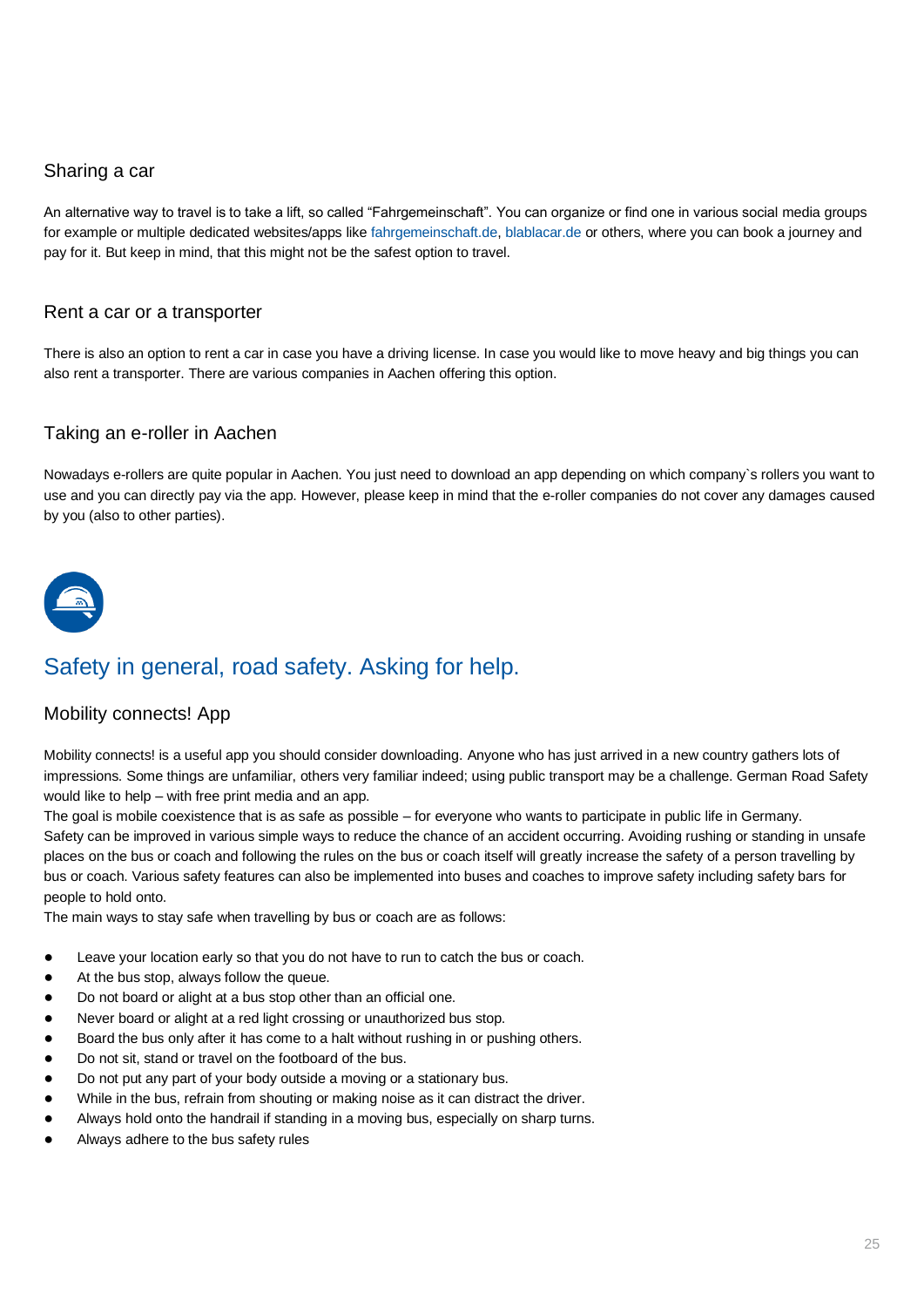# <span id="page-25-0"></span>German Road Safety App

How does local transport work? Where am I allowed to ride my bike? And who actually has the right of way? German Road Safety is the free app for everyone who wants to reach their destination safely. Either on foot, with the bus or train, by bike or car. German Road Safety is an animated Compact Guide that provides a good overview of the most important rules of the road in Germany – and can help you find your way and how to do so appropriately. The app and online version are available in 9 languages: German, English, Arabic, Farsi, Pashto, Spanish, French, Russian, Mandarin, Polish and Turkish. Source:<https://www.germanroadsafety.de/en/index.html>

# <span id="page-25-1"></span>University life and grading system in Germany

# <span id="page-25-2"></span>University Culture

In Germany, you can usually obtain a Bachelor Degree at this institutions: **FH** (Fachhochschule), **Universität** or BA (Berufsakademie or Duale Hochschule).

The difference between them is the way of teaching and the distribution of the practical and theoretical content. At a University you will receive theoretical classes (called Vorlesungen - lectures) with hundreds of students, and practical classes (called Übungen).At a Fachhochschule you will receive rather practical orientated classes (in the technological field) and there are one or more semesters dedicated to internships at a company.

At a Berufsakademie you will receive the theorical classes in a FH and the practical classes at a company of your choice (usually, you close a contract with the company, where you have to attend the BA for classes and then work at the company for the practical part). Specific questions about the German Teaching Institutions can be found o[n this website.](https://www.studis-online.de/StudInfo/hochschularten.php)

# <span id="page-25-3"></span>Grading system in Germany and German University Entrance Qualification

There is a [website of the Ministry of Culture](https://anabin.kmk.org/no_cache/filter/institutionen.html) (anabin) which provides a lot of information about institutions such as secondary schools and universities, as well as grades. There you can check whether you have a so called German University Entrance Qualification (see page 1).

#### Grading System:

|                | <b>GradeText</b>            | <b>Explanation</b>                                                                                     |
|----------------|-----------------------------|--------------------------------------------------------------------------------------------------------|
| 1              | Sehr gut (excellent)        | an outstanding achievement                                                                             |
| $\mathcal{P}$  | Gut (good)                  | an achievement that exceeds the average requirements considerably                                      |
| 3              | Befriedigend (satisfactory) | an achievement that fulfils average requirements                                                       |
| $\overline{4}$ | Ausreichend (sufficient)    | an achievement that fulfils the requirements despite flaws                                             |
| 5              |                             | Nicht ausreichend (unsatisfactory) an achievement that does not fulfil requirements due to major flaws |

The examination regulations can specify whether the grades can be increased or decrease by 0.3 to indicate varying performance.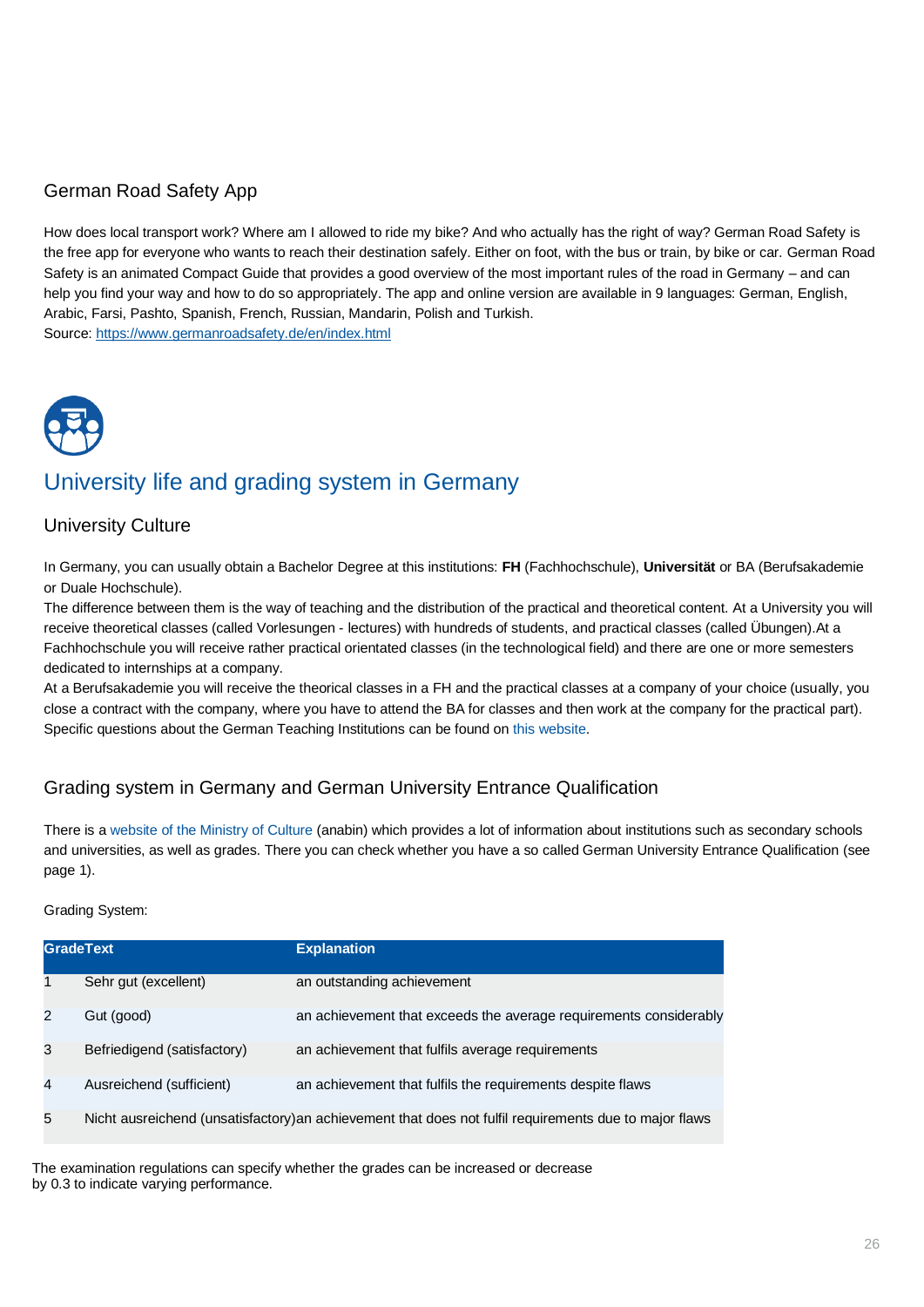| Grade | <b>Text</b>                        | <b>Declaration</b>     |
|-------|------------------------------------|------------------------|
| 1.0   | sehr gut (very good)               | pass                   |
| 1.3   | Sehr gut (excellent) -             | pass                   |
| 1.7   | Gut (good) +                       | pass                   |
| 2.0   | gut (good)                         | pass                   |
| 2.3   | Gut $(good)$ –                     | pass                   |
| 2.7   | Befriedigend (satisfactory) +      | pass                   |
| 3.0   | Befriedigend (satisfactory)        | pass                   |
| 3.3   | Befriedigend (satisfactory) -      | pass                   |
| 3.7   | Ausreichend (sufficient) +         | pass                   |
| 4.0   | Ausreichend (sufficient)           | pass                   |
| 4.3   | Nicht ausreichend (unsatisfactory) | Nicht bestanden (fail) |
| 4.7   | Nicht ausreichend (unsatisfactory) | Nicht bestanden (fail) |
| 5     | Nicht ausreichend (unsatisfactory) | Nicht bestanden (fail) |

Some modules only require regular attendance rather than an examination. These are awarded the grade 'TN = Teilnahme' which means the student has participated in the module and passed. If you do not complete an examination required by a module, credits cannot be awarded, despite regular attendance. [Source.](https://www.fau.eu/study/from-abroad/exchange-programme-placement/semester-abroad-at-fau/starting-your-studies/ects-and-german-university-grades/)



# <span id="page-26-0"></span>Preparing your course plan and planning your studies throughout your semester

## <span id="page-26-1"></span>**[RWTHonline](https://online.rwth-aachen.de/RWTHonline/ee/ui/ca2/app/desktop/#/login)**

RWTHonline is the digital database where you will organize everything in your semester – lectures, exercises, exams etc. Here you can register for your courses and exams and download some certificates like for example the Immatriculation certificate or transcript of records, which are documents valid without a signature, directly generated in RWTHonline. You can find more detailed information about how RWTHonline work[s here.](https://www.rwth-aachen.de/cms/root/Studium/Lehre/RWTHonline/~srio/Fragen-und-Antworten/?lidx=1)

# <span id="page-26-2"></span>[The AStA Student Union](https://www.asta.rwth-aachen.de/)

AStA is the representative body of all RWTH students. It is annually elected by the Student Parliament. The AStA represents the students' interests towards the University, the Federal State of North Rhine-Westphalia, and the general public. Furthermore, its responsibilities include the administration of the budget of the student body, advising services on social and student-relevant topics, organization of cultural events, and political education. They also offer several services:

• [BAFöG \(de\)](https://www.asta.rwth-aachen.de/de/bafoeg)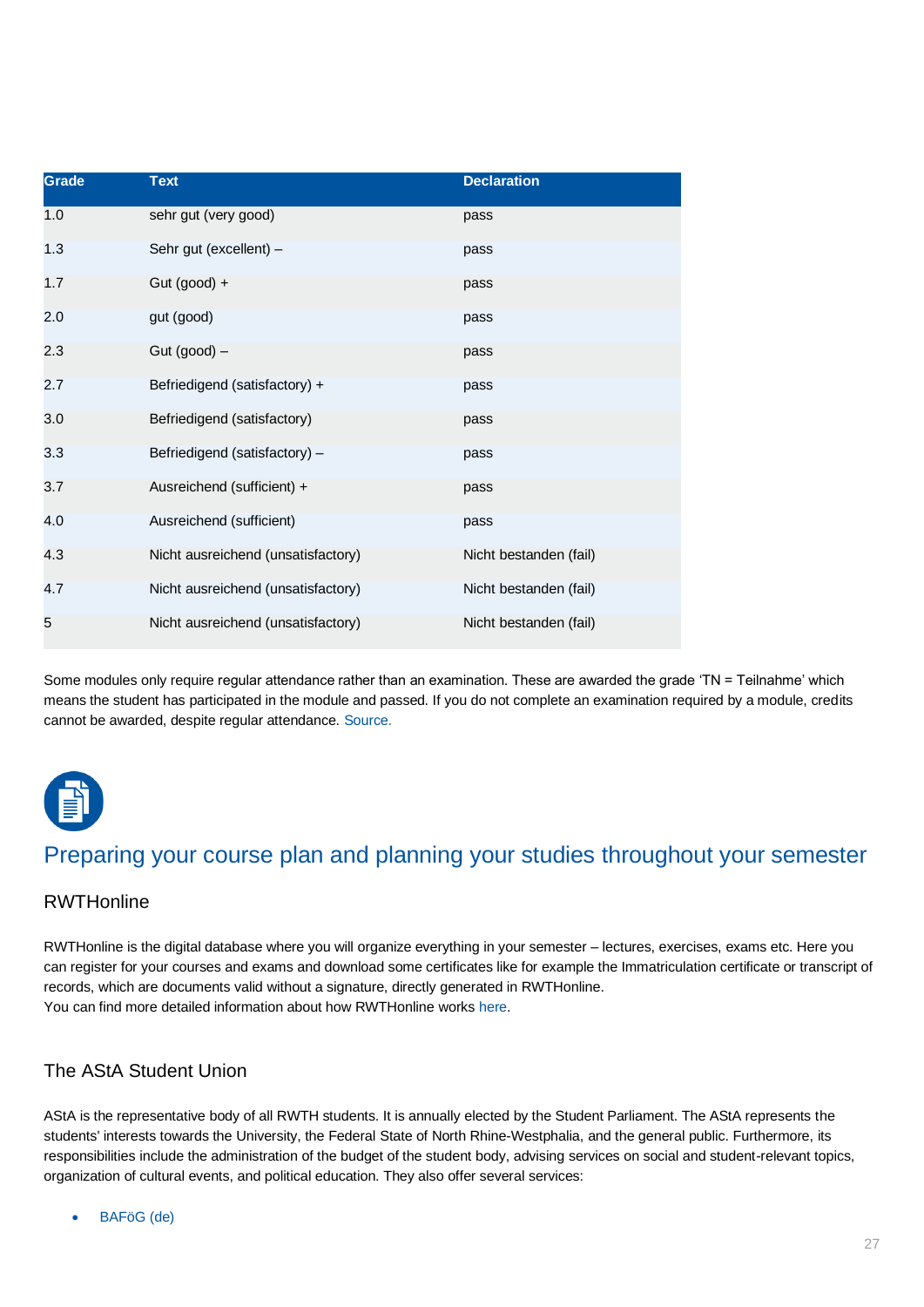- [Accommodation \(de\)](https://www.asta.rwth-aachen.de/de/wohnen)
- [Student Finance, Student Jobs, Health Insurance \(de\)](https://www.asta.rwth-aachen.de/de/studienfinanzierung)
- [Students with Children or Care Obligations \(de\)](https://www.asta.rwth-aachen.de/de/studieren_mit_kind)
- [Students with Disabilities or Chronic Illnesses \(de\)](http://www.rwth-aachen.de/go/id/eji)
- [Social Loans and Benefits \(de\)](https://www.asta.rwth-aachen.de/de/beratung)
- [Equal Opportunities \(de\)](https://www.asta.rwth-aachen.de/de/gleichstellung)
- [Legal Advising \(de\)](https://www.asta.rwth-aachen.de/de/rechtsberatung)
- [Advising for Student Initiatives and Associations \(de\)](https://www.asta.rwth-aachen.de/de/beratung)
- [Advising for Student Assistants \(de\)](http://www.asta.rwth-aachen.de/de/beauftragte-fuer-studentische-hilfskraefte)

## <span id="page-27-0"></span>Mentoring System [within the faculties](https://www.rwth-aachen.de/cms/root/Studium/Lehre/Exzellente-Lehre/Ziele-Kernbereiche/Kernbereich-Studierende/~cczs/Mentoringsysteme-Aachener-Mentoring-Modell/?lidx=1)

Mentoring system offers students the option to get systematic advising in one-to-one consultations throughout their degree. This way your problems, as well as potential can be established early on at no charge. The mentors receive special training to prepare them working with students e.g. in conflict management, degree specifications and intercultural competence. You can book an appointment in our [appointment tool.](https://sharepoint.ecampus.rwth-aachen.de/vo/Mentoring/Terminplaner/default.aspx#&panel1-1)

## <span id="page-27-1"></span>[Departmental student committees](http://www.rwth-aachen.de/cms/root/Studium/Beratung-Hilfe/~wrk/Fachschaften/?lidx=1)

The Departmental (or Faculty) Student Representative Committees are representatives of student interests in the individual faculties and institutes. They are elected to represent and manage the Student Representative Committees (which represent all of the students in an institute or in a department). They support projects by students and instructors, promote the interests of students in various administrative bodies, organize festivities, and provide for cultural events. Students can turn to the Representative Committees if they have problems or questions about the organization of studies.

Everyone can be active in student councils. This way the faculty offers help from students to students, like for example information about oral and written exams, as well as events concerning first semester students.

## <span id="page-27-2"></span>[Departmental Advisors at the faculties](https://www.rwth-aachen.de/cms/root/Studium/Beratung-Hilfe/~tmy/Fachstudienberatungen/lidx/1/)

Departmental advising at the faculties provides you with specific information about study program content, individual adjustments to the course of study layout, examination regulations, and partially about recognition of exam performance from other subjects and placement in higher core semesters. The departmental advisors are sorted on the website so that you can find your contact person quickly. You will find the list [here.](https://www.rwth-aachen.de/cms/root/Studium/Beratung-Hilfe/~tmy/Fachstudienberatungen/?lidx=1)

## <span id="page-27-3"></span>[The RWTH Aachen Student Advice Centre](http://www.rwth-aachen.de/cms/root/Studium/Beratung-Hilfe/~rcw/Beratung-und-Angebote-fuer-Studierende/?lidx=1)

Our Student Advice Center is a neutral and free advising office and the first point of contact for conceivable general questions about studies at RWTH Aachen: orientation, demands, schedule, preparation, subject changes, psychosocial questions, info [events](https://www.rwth-aachen.de/cms/root/Studium/Im-Studium/~dutqr/Studientrainings-Vortraege-Workshops-d/?lidx=1) or [workshops.](https://www.rwth-aachen.de/cms/root/Studium/Im-Studium/~dutqr/Studientrainings-Vortraege-Workshops-d/?lidx=1)

# <span id="page-27-4"></span>Psychological Counseling – [Confidential, Autonomous, Free of Charge](https://www.rwth-aachen.de/cms/root/Studium/Beratung-Hilfe/~sei/Psychologische-Beratung/?lidx=1)

The Student Advice Centre offer RWTH Aachen students psychological counseling in times of crisis, when encountering personal problems, and for all questions and problems that can compromise one's studies:

- Disruptions to working or learning ability
- Motivation problems
- Exam and assessment anxiety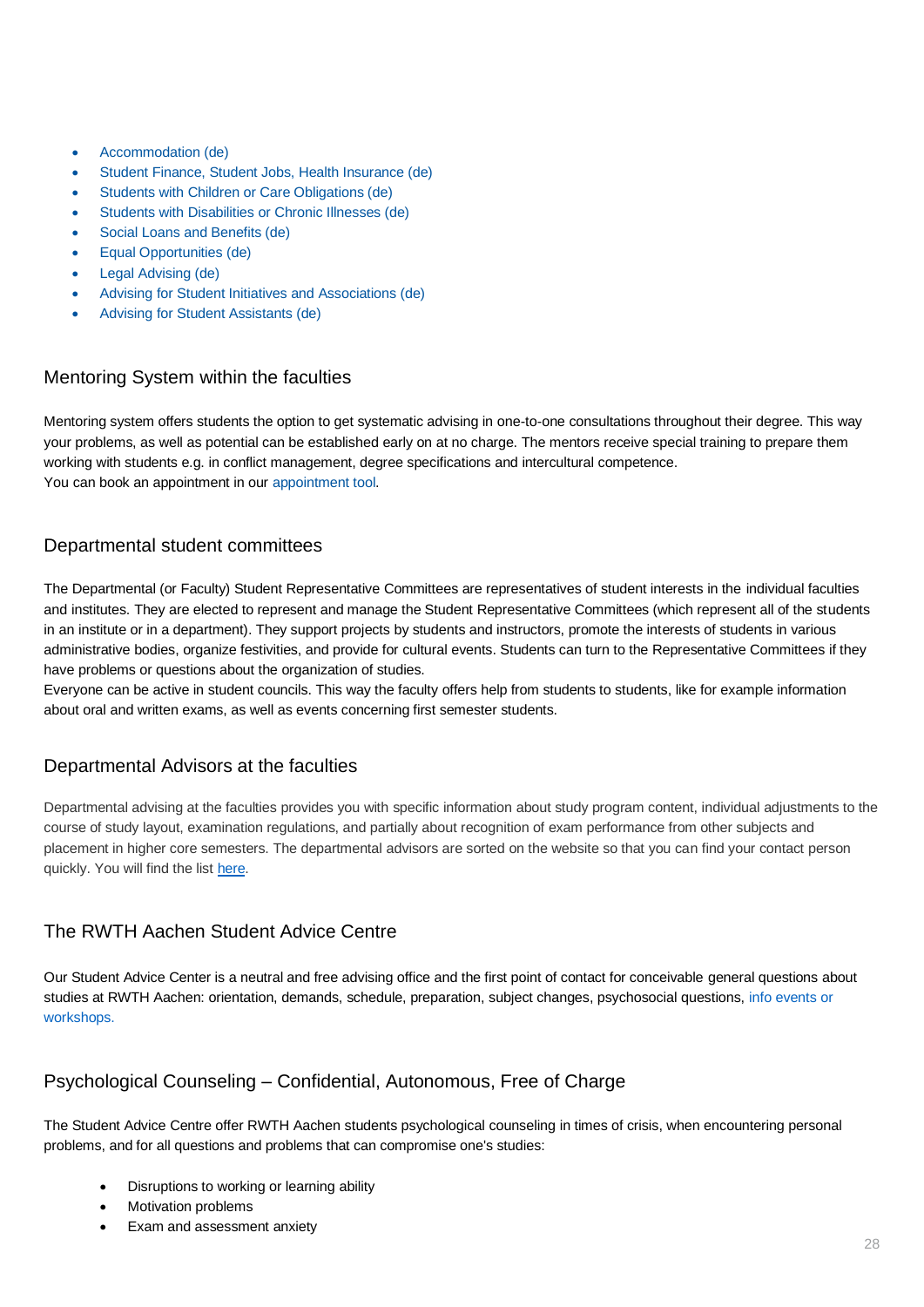- **Other anxieties**
- Mood swinas
- Orientation or decision difficulties
- Contact problems
- Crises and conflict situations
- [Academic Trainings: Study Skills Workshops](https://www.rwth-aachen.de/cms/root/Studium/Im-Studium/Studientrainings-Vortraege-Workshops-d/~rvz/Studientrainings/lidx/1/)

You can send an [email](mailto:Psych.Beratung@rwth-aachen.de) to the team to arrange an appointment with them.

For all other enquiries, you can call us. Please let us know if you have a specific request for counseling, such as preferred gender of the advisor or counseling in a foreign language. The psychological Counseling team can offer English, Polish, Turkish, and Vietnamese.

# <span id="page-28-0"></span>What to do if I fail an exam?

#### First, relax. You have more chances.

Depending on your faculty you have 2 or 3 more chances and they could be oral or writing exams. We recommend that you go to the exam revision (usually after each exam the faculty schedules exam revisions where you can have a look at the mistakes you made) and ask there about your possibilities.



Insider Tip: You should also know something very important about Germany: once you use all your chances to pass an exam and still fail, you are not allowed to continue your studies or study another degree that includes your failed course in the course syllabus.



# <span id="page-28-1"></span>Job offers (at RWTH and outside), career center, how to write an application, workshops

# <span id="page-28-2"></span>[The Career Center](http://www.rwth-aachen.de/cms/root/Studium/Nach-dem-Studium/~ejx/Karriere/lidx/1/)

has taken it upon itself to prepare you for the job market and to actively support you with your first steps in the professional world. They offer:

- Seminars & Career Training
- Finding Companies
- Femtec Career Building Program
- Job Banks & Bulletin Boards
- Personal Advising on Application Processes and Application Portfolio Checks
- Walk-In Application Support for International Students
- Walk-In Office Hours

Do you have questions but no appointment? The Career Center will be happy to help you during our walk-in office hours.

# <span id="page-28-3"></span>[Job Openings at RWTH](http://www.rwth-aachen.de/cms/root/Die-RWTH/Arbeiten-an-der-RWTH/~buym/Jobboerse/?aaaaaaaaaaaaanr=Wissenschaftliches%20Personal&page=3&lidx=1)

Students from the second semester onwards often have the possibility to work as student assistants in research or as tutors. Students are allowed to work up to 20 hours a week.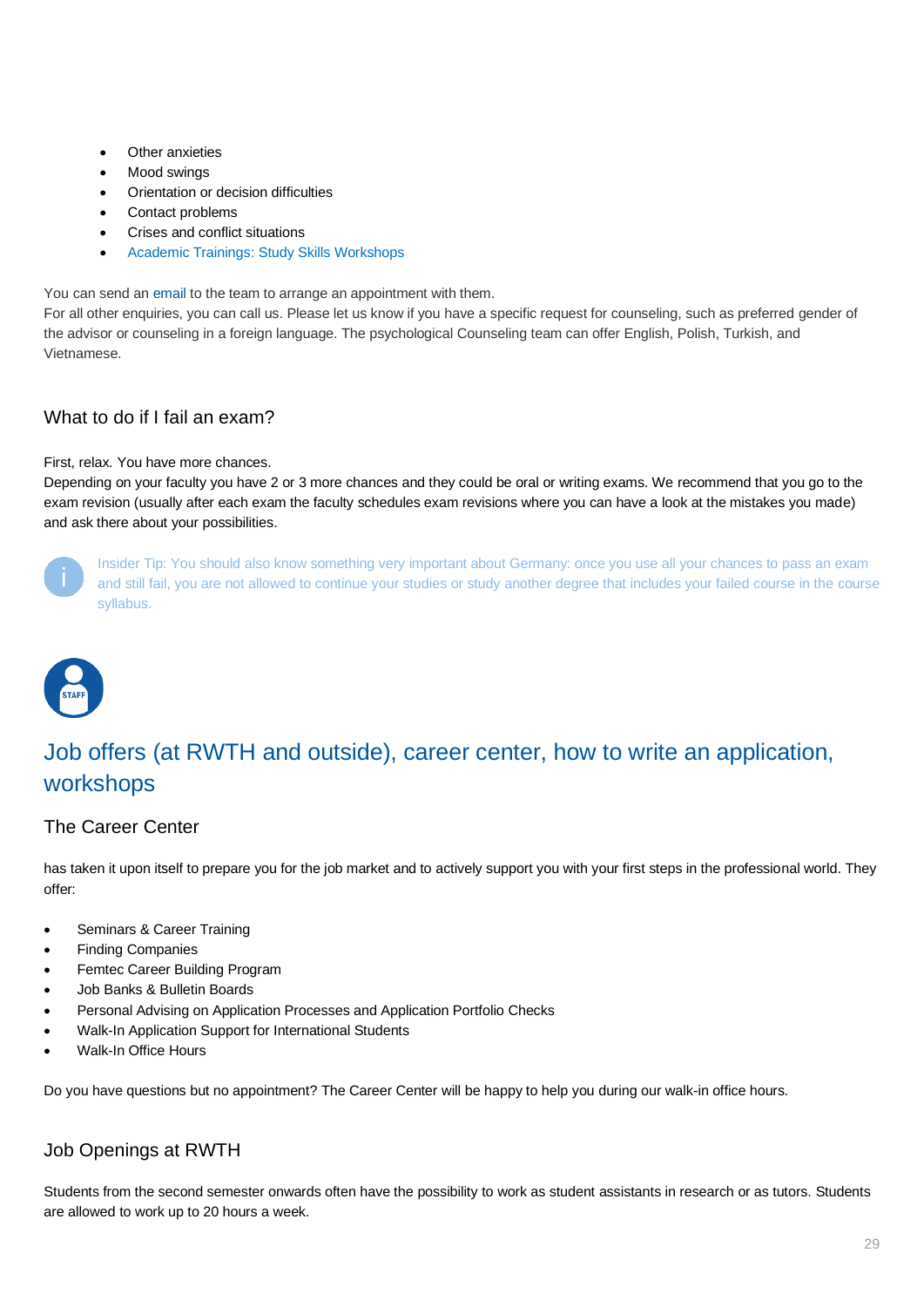# <span id="page-29-0"></span>[Job openings in companies](http://www.rwth-aachen.de/cms/root/Studium/Nach-dem-Studium/Karriere/~buvi/Stellenangebote-fuer-Studierende-der-RWT/) for RWTH students

are posted by the Career Center.



# <span id="page-29-1"></span>Fun facts about RWTH, Aachen and Germany

## <span id="page-29-2"></span>RWTH

- The name of the lecture hall C.A.R.L. stands for Central Auditorium for Research and Learning. It can offer space for over 4,000 students. With approximately 14,000 square meters, it offers room for eleven lecture halls, 16 seminar rooms, a break room with a café, as well as workspaces and is one of the largest lecture hall complexes in Europe
- The University Hospital Aachen is one of Europe's largest hospital buildings
- There used to be Faculty 9, which was the Philosophical Faculty. Now at RWTH Aachen there is no Faculty 9
- More interesting facts can be foun[d here.](https://www.rwth-aachen.de/cms/root/Die-RWTH/Arbeiten-an-der-RWTH/~eom/Wissenswertes/lidx/1/)
- [Here](https://www.rwth-aachen.de/cms/root/Die-RWTH/Profil/~enw/Daten-Fakten/lidx/1/) you can check some facts and figures about the RWTH.

## <span id="page-29-3"></span>Aachen

- Aachen Cathedral is the oldest church in northern Europe.
- Aachen is often also called ''Bad Aachen'' because of its many thermal springs

## <span id="page-29-4"></span>Germany

- Germany has a population of 81 million people.
- One-third of Germany is still covered in forests and woodlands.
- There are over 2100 castles in Germany.
- There are over 1,500 different beers in Germany.
- Germany has 3000 different bread types



# <span id="page-29-5"></span>Who to call? List of important numbers in and outside RWTH

# <span id="page-29-6"></span>[International Office Info Service Center](http://www.rwth-aachen.de/cms/root/Die-RWTH/Einrichtungen/Verwaltung/Dezernate/Internationale-Hochschulbeziehungen/Abteilung-2-2-Betreuung/~cgle/International-Office-Info-Service-Center/)

SuperC, Room 329, Templergraben 57, 52062 Aachen Contact +49 241 80 90660

# <span id="page-29-7"></span>[Immigration Office of the Aachen City Region](https://www.staedteregion-aachen.de/de/navigation/aemter/auslaenderamt-a-33/auslaendische-studierende-wissenschaftler-rwth-fh/)

SuperC, Rooms 421 and 422, Templergraben 57, 52062 Aachen